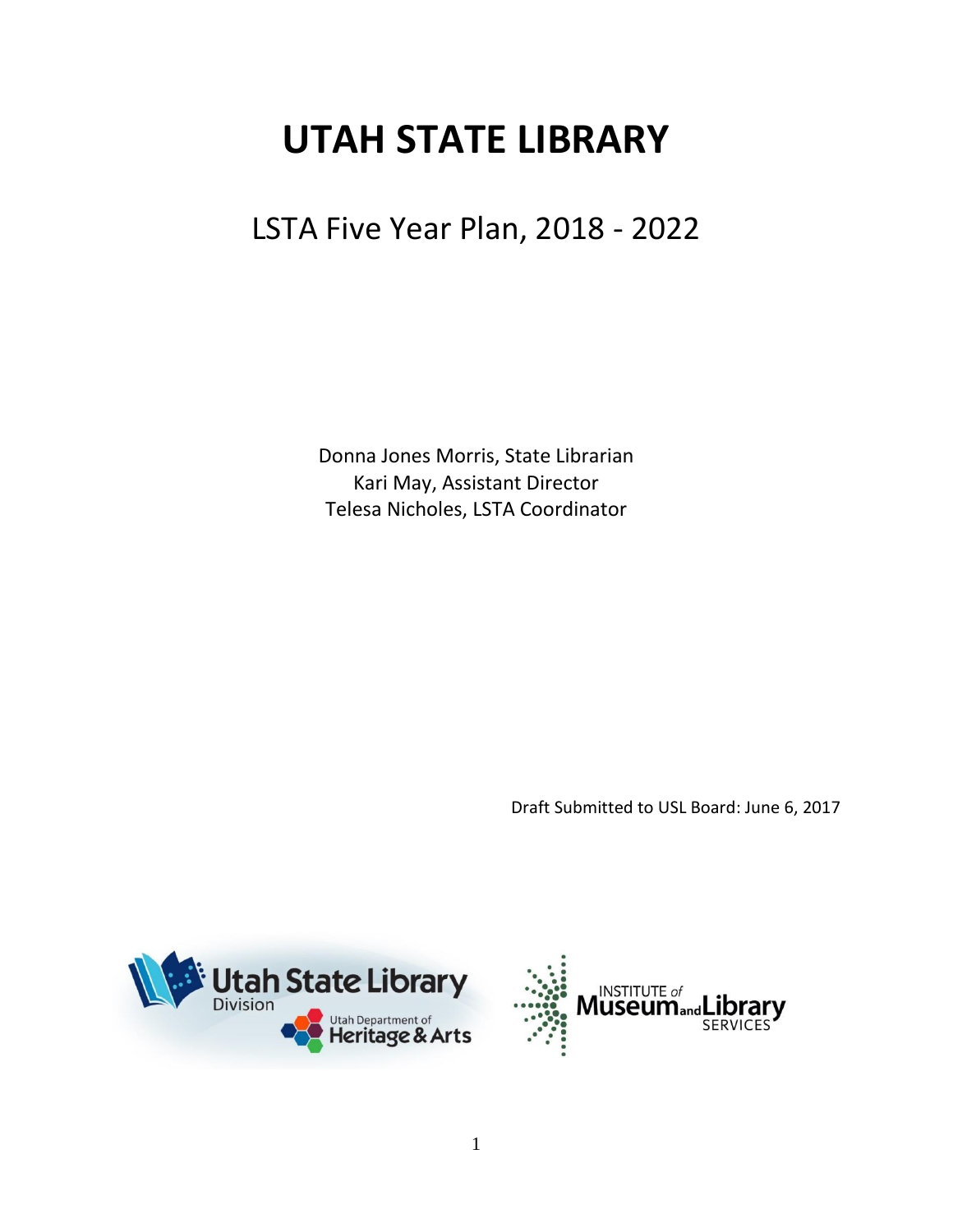# **Table of Contents**

|                  | GOAL 1 OBJECTIVE 1 (1.1): To improve users' access to information resources to meet their    |
|------------------|----------------------------------------------------------------------------------------------|
| 1.1.1            |                                                                                              |
| 1.1.2            | Project 2 - Program for the Blind and Disabled (State, Federal, & LSTA)  13                  |
| 1.1.3            |                                                                                              |
| 1.1.4            |                                                                                              |
|                  | GOAL 1 OBJECTIVE 2 (1.2): To improve users' ability to access and use information resources  |
| 1.2.1            |                                                                                              |
| 1.2.2            | Project 2 - Access to e-resources/Online Library Platform (State, LSTA)  15                  |
| 1.2.3            |                                                                                              |
| 1.2.4            |                                                                                              |
|                  |                                                                                              |
|                  |                                                                                              |
| 2.1.1            |                                                                                              |
| 2.1.2            |                                                                                              |
| 2.1.3            |                                                                                              |
|                  | GOAL 2 OBJECTIVE 2 (2.2): To improve the library's physical and technological infrastructure |
| 2.2.1            |                                                                                              |
|                  |                                                                                              |
| 2.3.1            | Project 1 - Certification/Re-certification of public libraries (State) 19                    |
| 2.3.2<br>(State) | Project 2 - Manage the Community Library Enhancement Fund (CLEF) Program<br>19               |
| 2.3.3            | Project 3-Program for the Blind and Disabled (State, Other States, National                  |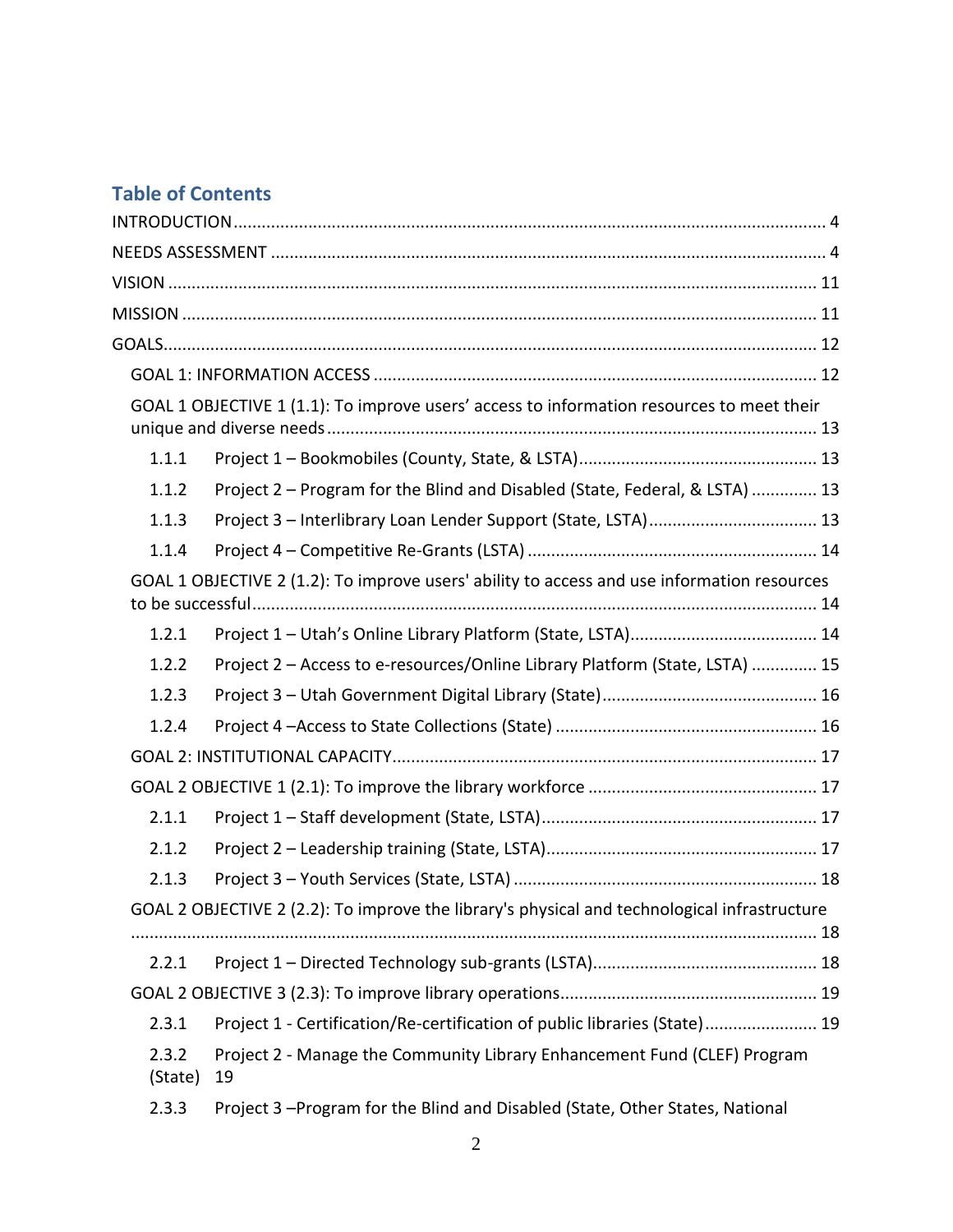| 2.3.4 | Project 4 - Bookmobile trucks and Headquarters Libraries (County, State, LSTA) 20              |  |
|-------|------------------------------------------------------------------------------------------------|--|
| 2.3.5 | Project 5 - Strategic marketing to promote awareness of programs (State)  21                   |  |
|       |                                                                                                |  |
|       | GOAL 3 OBJECTIVE 1 (3.1): To improve users' general knowledge and skills 21                    |  |
| 3.1.1 | Project 1 - Community Engagement through Digital Literacy (State, LSTA) 21                     |  |
| 3.1.2 |                                                                                                |  |
| 3.1.3 |                                                                                                |  |
| 3.1.4 |                                                                                                |  |
|       |                                                                                                |  |
|       | GOAL 4 OBJECTIVE 1 (4.1): To improve citizens' ability to participate in their communities  24 |  |
| 4.1.1 |                                                                                                |  |
| 4.1.2 | Project 2 - Libraries Welcoming New Americans in Utah (LSTA) 25                                |  |
| 4.1.3 | Project 3 - Libraries Celebrate the Diversity of Utah Residents (LSTA)  26                     |  |
|       | CROSSWALK WITH MEASURING SUCCESS FOCAL AREAS AND INTENTS 27                                    |  |
|       |                                                                                                |  |
|       |                                                                                                |  |
|       |                                                                                                |  |
|       |                                                                                                |  |
|       | APPENDIX A: CROSSWALK WITH MEASURING SUCCESS FOCAL AREAS AND INTENTS  30                       |  |
|       |                                                                                                |  |
|       |                                                                                                |  |
|       | APPENDIX D: CHARACTERISTICS OF THE POPULATION - UTAH'S URBAN/RURAL AND UNITED                  |  |
|       | APPENDIX E: Characteristics of the Population in 2010 - Utah's Urban/Rural and United States   |  |
|       |                                                                                                |  |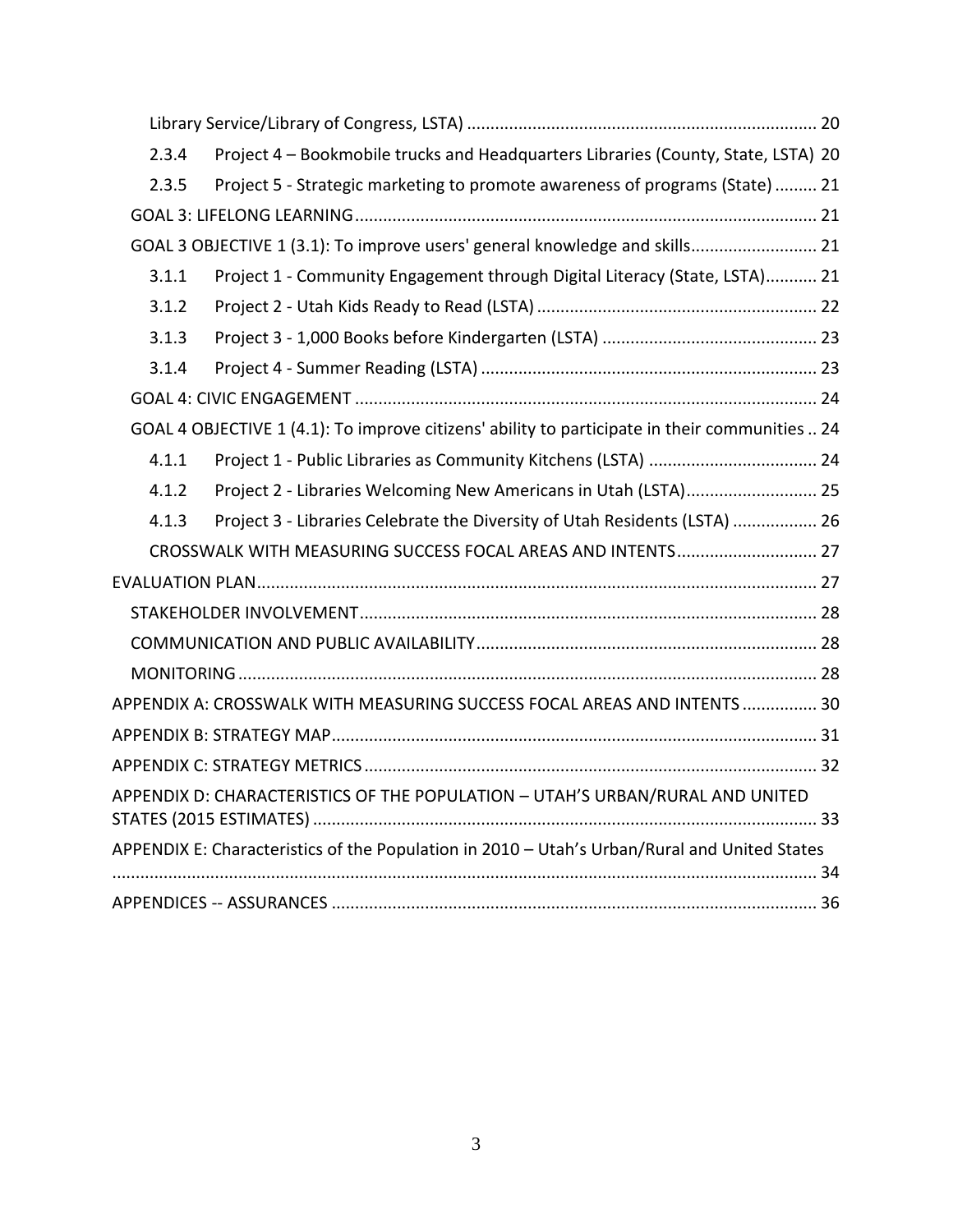# <span id="page-3-0"></span>**INTRODUCTION**

The following plan reflects the entire scope of Utah State Library's (USL) efforts to fulfill its mission to empower libraries and inspire Utahns by providing convenient access to information resources and delivering exceptional library services. This means that the plan reflects projects and activities that will be undertaken using funding from multiple sources including local, state, private/charitable giving, other foundation and grant sources, and the Library Services and Technology Act (LSTA) Grants to States program.

The plan is presented as a unified document to ensure a high level of efficiency and the seamless integration of the library resources and services that are offered to the public. Utahns want high quality services that help them succeed in their professional and personal lives. They care little about the source of funding for the services that they need.

That said, it is recognized that LSTA Grants to States funding cannot be used for certain purposes such as facilities funding. State aid is provided for some projects included here. This plan integrates projects and activities that will be undertaken using funds from multiple sources to demonstrate the relationships between and among services and to highlight the importance of the partnerships and dependence that exists among the funding sources. Services supported only with LSTA funds are clearly indicated in the plan.

# <span id="page-3-1"></span>**NEEDS ASSESSMENT**

According to the August 2016 Fact Sheet of the Kem C. Gardner Policy Institute at the University of Utah:

> Utah's population surpassed the three million mark in the fall of 2015. The state possesses distinctive demographics, including the nation's youngest population and largest household size. Utah also has a relatively urban population with the vast majority of residents living in the northern metropolitan counties. The state economy is growing rapidly compared to other states and includes a mix of industries. A hallmark of the Utah economy is globalization, both in terms of international exports and visitors.

The population of the state (estimate as of July 1, 2016) is 3,051,217, an increase of 10.4 percent since the April 1, 2010 U.S. Census. Utah's population is growing faster than the populations in other states. Persons under five years old decreased slightly from 9.5 percent in 2010 to 8.4 percent in 2015. A similar decline was noted for persons less than 18 years of age, which fell from 31.5 percent to 30.5 percent in the same timeframe. On the other hand, the proportion of people age 65 years and over increased from 9.0 percent to 10.3 percent. The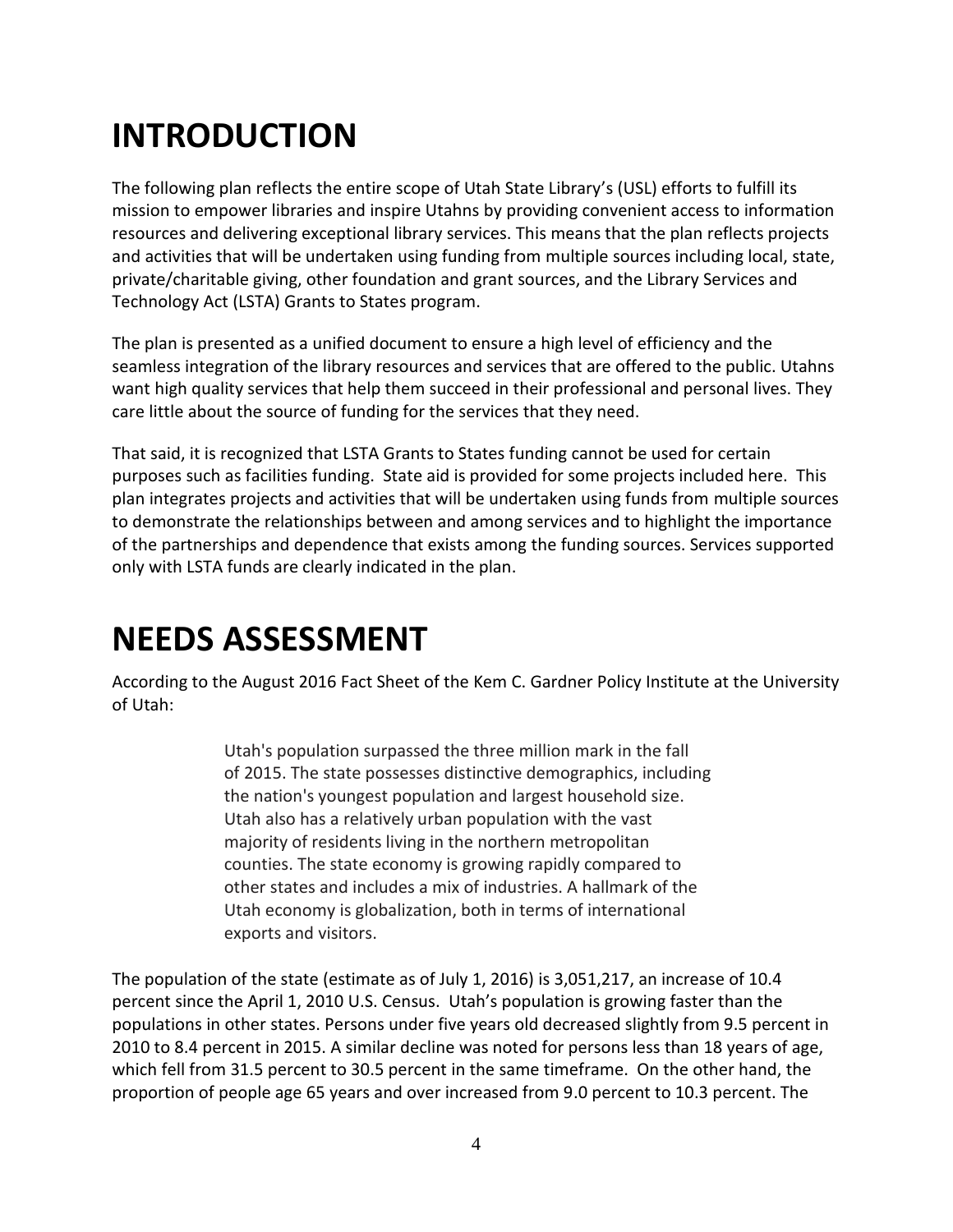population of Black or African Americans increased slightly from 1.1 percent to 1.3 percent, the population of Asians increased from 2.0 percent to 2.5 percent, and the population of persons with Hispanic or Latino ethnicity increased from 13 to 13.7 percent. Median household income (in 2015 dollars), for the 2011–2015 period, was \$60,727, and per capita income was \$24,686.<sup>1</sup>

#### Factors affecting library service needs

#### Population Growth

Utah has experienced the third highest population growth among all states between 2010 and 2016 (10.4 percent - U.S. Census Bureau 2016 estimate). Growth models suggest that increases are likely to be sustained over the foreseeable future.



### Population Distribution

According to U.S. Census Bureau 2016 Population Estimates, almost eighty percent (79.52 percent) of Utah's total population of 3,051,217 lives in five counties along the Wasatch Front. When three other counties bordering Salt Lake County are added to the mix, over 85 percent of total population is accounted for. Another five percent (5.25 percent) of the population lives in the rapidly growing Washington County in the southwestern corner of the state. This means that much of the remaining 10 percent of the population is widely scattered throughout the 12th largest state's 82,144 square miles.

 $\overline{a}$ <sup>1</sup> Census QuickFacts uses data from the following sources: National level - Current Population Survey, Annual Social and Economic Supplement (CPS ASEC); State level - American Community Survey (ACS), one-year estimates; County level - The Small Area Income and Poverty Estimates (SAIPE), one-year estimates; Sub-county level: Cities, towns and census designated places; - ACS, five-year estimates:

https://www.census.gov/quickfacts/table/PST045216/49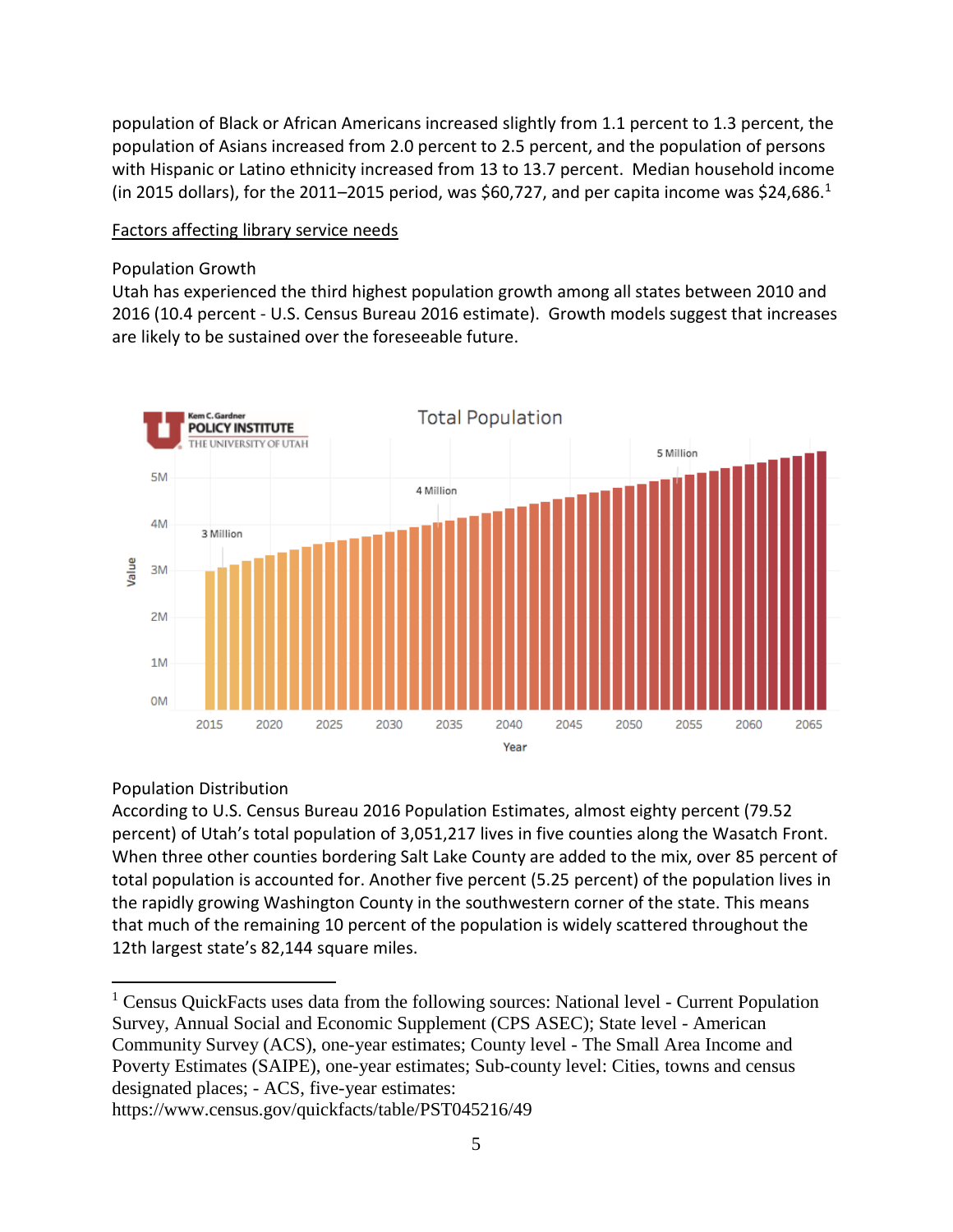

#### **Other Factors**

 $\overline{a}$ 

- Age Utah has the youngest population in the entire United States, as well as one of the highest birth rates.
- Literacy The state also has the highest literacy rate, the highest number of high school graduates, and the highest number of college graduates.
- Unemployment The unemployment rate for the state is extremely low (estimated at 3.1 percent), with approximately 46,600 Utahns unemployed and actively seeking work.<sup>2</sup>

Utah was the 35th most populated state in the United States with 2,763,888 residents based on the 2010 U.S. Census. The population in Utah increased by 530,719 residents or 23.8 percent in the decade between the 2000 and 2010 censuses. The national population grew 9.7 percent during this same time. Appendix E compares the characteristics of Utah's population compared to those of the United States. These data are derived from the American Community Survey and differ slightly from other Census data included in this report (Appendix D also presents the same data using 2015 estimates).

Utah has a population that is just under 20 percent minority (meaning those not categorized as

<sup>&</sup>lt;sup>2</sup> These figures come from reports published by the Kem C. Gardner Policy Institute at the University of Utah and may differ from the latest ACS or Census data a bit.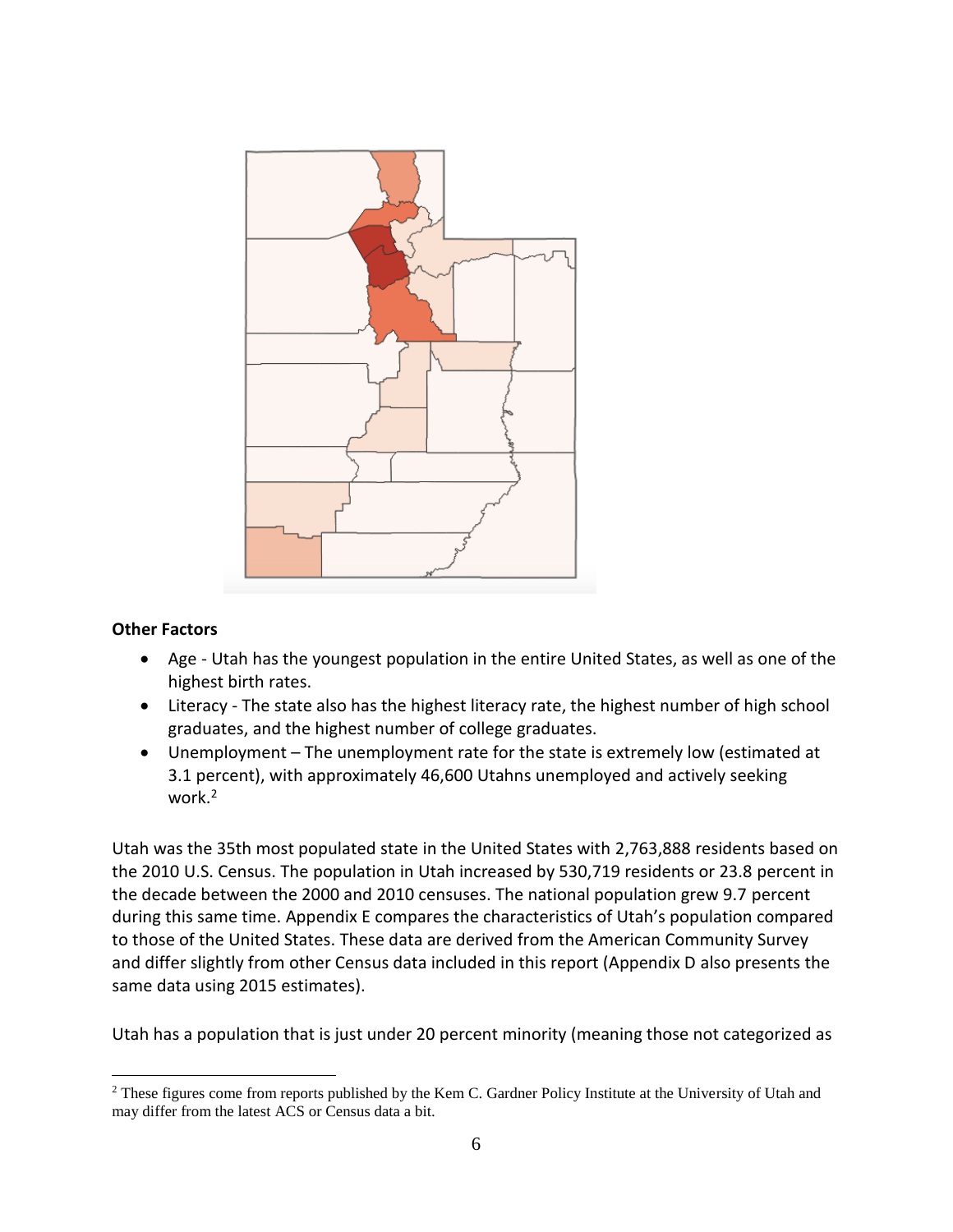White alone, non-Hispanic), compared to 36 percent nationally. The White population has decreased, while the Hispanic/Latino population has increased significantly. Other populations have remained relatively static or have experienced slight increases.

The difference in the racial makeup of the urban and rural areas of the state is also slightly sharper than the national rate. Utah's rural population is almost 92 percent White, compared to 86 percent nationally in rural areas.

The state's age distribution skews significantly younger than the national age distribution, as evidenced by the over seven-year differential in the median age. Utah has a larger percentage of children (under 5 years and under 18 years) than the national rate, with an even higher number of children in the rural parts of the state. The number of Utahns reporting educational attainment beyond a high school diploma or equivalency has increased since 2000, with almost 30 percent of residents having attained a bachelor's degree or higher. Additionally, there has been an increase of nearly 20 percent in the number of adults who report being enrolled in college or in graduate or professional school since 2000.

Census Bureau data shows that Utah has a lower number of its non-institutionalized population with a disability – 9 percent compared to 12 percent nationally. In terms of poverty and unemployment, Utah's rates were uniformly lower than those for the U.S. as a whole. The state's median household income is also higher than the national average.

Utah State Library's priorities thus revolve around children's services. Its size and rural population also make it necessary for USL to prioritize its bookmobile programs and services to disabled patrons. USL also places a high priority on professional development. In FY 2015, 4,774 library staff members attended training offered by USL across the state.

### **Library Landscape**

### Public Libraries

In Utah, there are 59 certified public libraries (some with multiple branches) and 8 bookmobiles. Utah is a state in which some populations experience overlapping service areas, and thus are counted twice in IMLS estimates.

### School, Academic, and Special Libraries

USL shows that there are 80 college, vocational and trade schools, 1,085 public schools, and many special and other types of libraries, including the Church of Latter Day Saints world headquarters, and educational institutions in the state. The National Center for Education Statistics (NCES) 2008 Schools and Staffing Survey (SASS) showed that 82.6 percent<sup>3</sup> of the public schools in the state have a library media center. Data from the NCES 2012 Academic Libraries Survey (ALS) show that there are 24 academic libraries in the state.<sup>4</sup>

 $\overline{a}$ <sup>3</sup> SASS: [https://nces.ed.gov/surveys/sass/tables/sass0708\\_2009322\\_l1s\\_01.asp](https://nces.ed.gov/surveys/sass/tables/sass0708_2009322_l1s_01.asp)

<sup>4</sup> Supplemental Academic Libraries Survey (ALS) 2012 Survey, page 4: [https://nces.ed.gov/pubs2014/2014038\\_supp.pdf](https://nces.ed.gov/pubs2014/2014038_supp.pdf)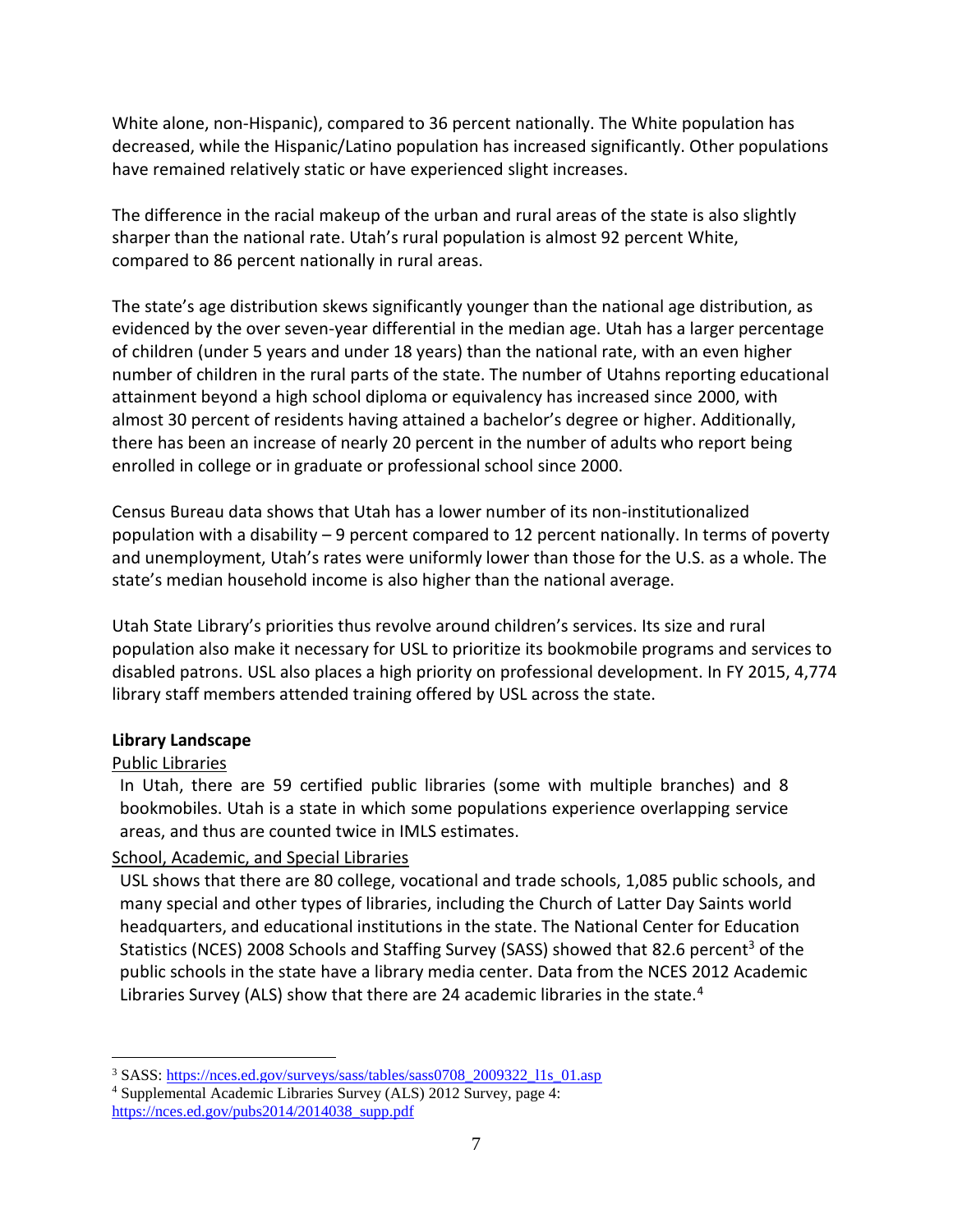#### **Library Services**

Utah is a sizable state, the 12th largest in the country. Approximately a fifth of its population (which, as stated, includes a sizable number of children) lives in rural, remote areas of the state. Consequently, Utah has a large bookmobile program, with 8 vehicles and 8 headquarters libraries committed to providing materials to this population in 13 of the state's counties. Table 1 shows the most relevant bookmobile statistics.

| <b>Bookmobile</b>      | <b>FY12</b> | <b>FY13</b> | <b>FY14</b> | <b>FY15</b> |
|------------------------|-------------|-------------|-------------|-------------|
| <b>Activity</b>        |             |             |             |             |
|                        |             |             |             |             |
| Items circulated       | 488,573     | 449,654     | 410,000     | 417,560     |
| Patrons served         | 34,158      | 35,483      | 30,743      | 29,000      |
| Miles traveled         | 150,000     | 90,000      | 90,000      | 101,042     |
| <b>Counties Served</b> | 14          | 13          | 13          | 13          |

|  |  |  | Table 1 - Activity of Utah's Bookmobile Program |  |
|--|--|--|-------------------------------------------------|--|
|--|--|--|-------------------------------------------------|--|

Table 2 displays services offered by Utah public library districts from 2011 to 2015. The data in Table 2 includes information about children's services, an expected priority for a state with so many young residents. Loans of children's items have increased four percentage points from FY2011 to FY2015, indicating that youth-centered circulation is not declining in the same manner as general circulation. Also increased is the use of public computers among the state's libraries; this is perhaps unsurprising given Utah's dedication to bringing Wi-Fi even to their bookmobiles.

### **Table 2 – Typical Daily Library Activity, FY11—FY15**

| <b>Typical Daily Activity</b>                        | <b>FY11</b> | <b>FY12</b> | <b>FY13</b> | <b>FY14</b> | <b>FY15</b> |
|------------------------------------------------------|-------------|-------------|-------------|-------------|-------------|
|                                                      |             |             |             |             |             |
| Library Visits                                       | 62,215      | 58,920      | 58,989      | 55,780      | 56,051      |
| <b>Circulation of Materials</b>                      | 125,095     | 124,912     | 123,157     | 122,027     | 120,989     |
| Percent of Loaned Items That Are<br>Children's Items | 40%         | 41%         | 43%         | 43%         | 44%         |
| <b>Uses of Public Computers</b>                      | 11,415      | 10,809      | 10,143      | 15,084      | 15,667      |

Utah's libraries are heavily used, ranking 4th in the country for visits per capita. In FY2015, the state ranked 1st for children's materials checked out, with over 16 million items borrowed. The state held 22,277 children's events, representing nearly 70 percent of all scheduled events. Over 2 million Utahns had library cards in FY2015.

Table 3 demonstrates Utah's commitment to building its Online Library offerings. From FY13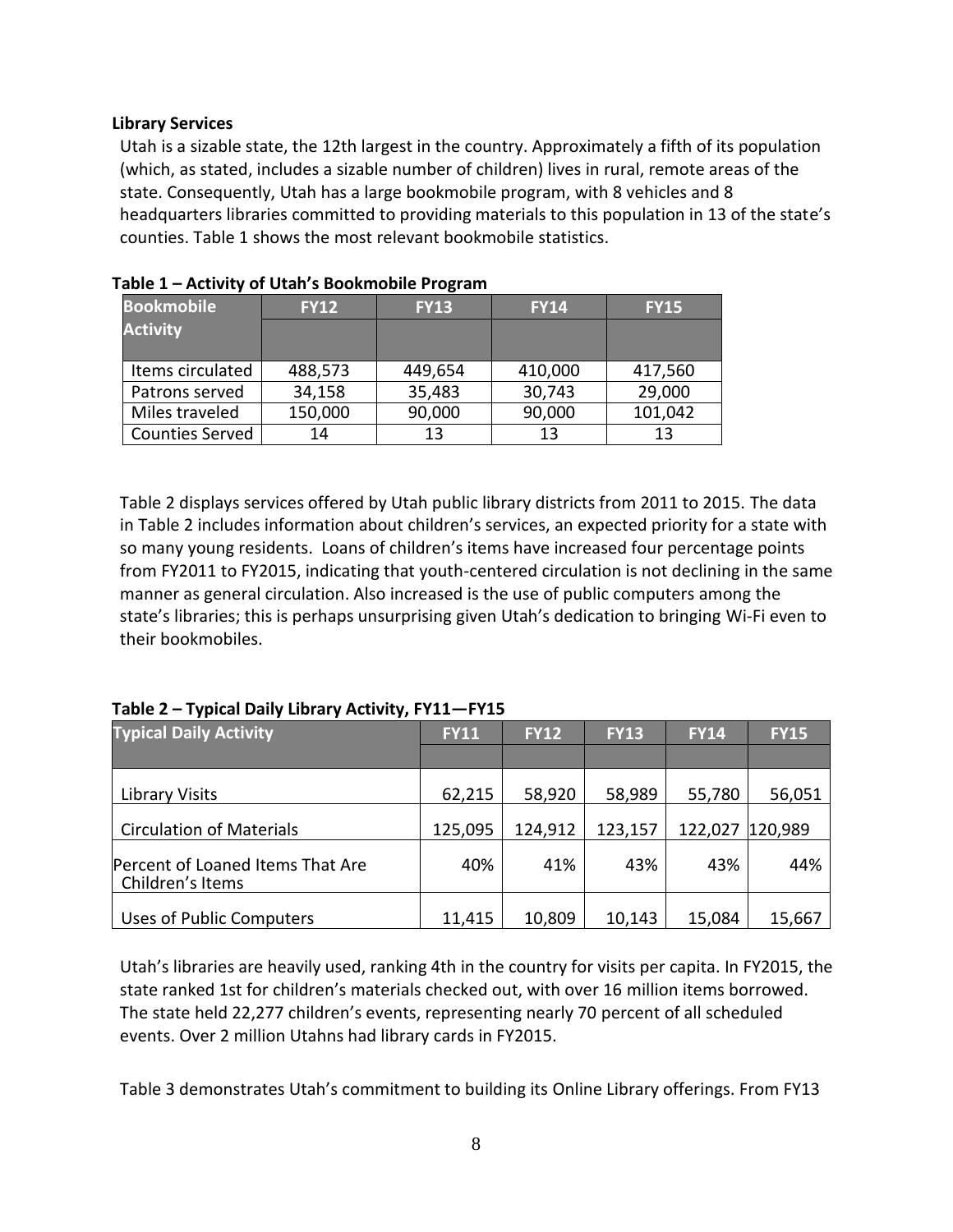to FY15, the circulation of downloadable items (e-books, e-audio, and e-video) doubled. Utah more than doubled the number of available e-books from just FY14 to FY15, a more than threefold increase from FY11.

|                                  |             | - -         |             |             |             |
|----------------------------------|-------------|-------------|-------------|-------------|-------------|
| <b>Items Available</b>           | <b>FY11</b> | <b>FY12</b> | <b>FY13</b> | <b>FY14</b> | <b>FY15</b> |
| <b>Electronically</b>            |             |             |             |             |             |
| Online<br>Databases<br>(Premium) | 43          | 41          | 41          | 51          | 51          |
| <b>Electronic Books</b>          | 4,600       | 3,300       | 4,300       | 6,000       | 14,759      |
| Downloadable<br>Audiobooks       | 6,600       | 8,200       | 9,000       | 11,000      | 16,646      |
| Downloadable<br>Videos           | 140         | 141         | 141         | 141         | 141         |

**Table 3 – Utah's Online Library Offerings, FY11—FY15**

#### Blind and Disabled Library Program

 $\overline{a}$ 

USL's Program for the Blind and Disabled is an important project that circulates proprietary format audio, braille, and large print materials to qualifying individuals in Utah, Alaska, Wyoming, and 19 braille states nationwide. Library services to the blind, visually, print, and physically disabled are an essential means to providing access to information and leisure reading materials. In addition to physical materials, patrons of the Blind Library Program are able to download audio and braille books via the BARD and SHELF sites. In FY15, the Blind Program circulated 301,548 materials, including 51,532 audio book downloads. In addition to circulating national collections of braille and audio materials, the Blind Program, in partnership with the Utah Department of Corrections (UDC), has a robust program to record local and regional interest books that are unavailable from other sources. The Blind Program also participates in Newsline, a print alternative source for magazine and newspaper information.

| <b>Blind Program</b> | 2011    | 2012    | 2013    | 2014    | <b>2015</b> |
|----------------------|---------|---------|---------|---------|-------------|
| Circulation          | 331,341 | 313,584 | 318,422 | 324,283 | 301,548     |
| Books recorded       | 212     | $\sim$  | 108     | 258     | 174         |
| Newsline subscribers | 805     | 859     | 940     | 1,076   | 1,193       |

The estimated number of individuals in Utah with a visual disability was 50,941 according to the American Foundation of the Blind (AFB) in 2015. Approximately 35 percent of visually impaired individuals are between the ages of 35-64, while 12,680, approximately 25 percent are over the age of  $75<sup>5</sup>$ 

<sup>5</sup> The AFB's data source is the American Community Survey 1-Year Estimates http://www.census.gov/acs/www/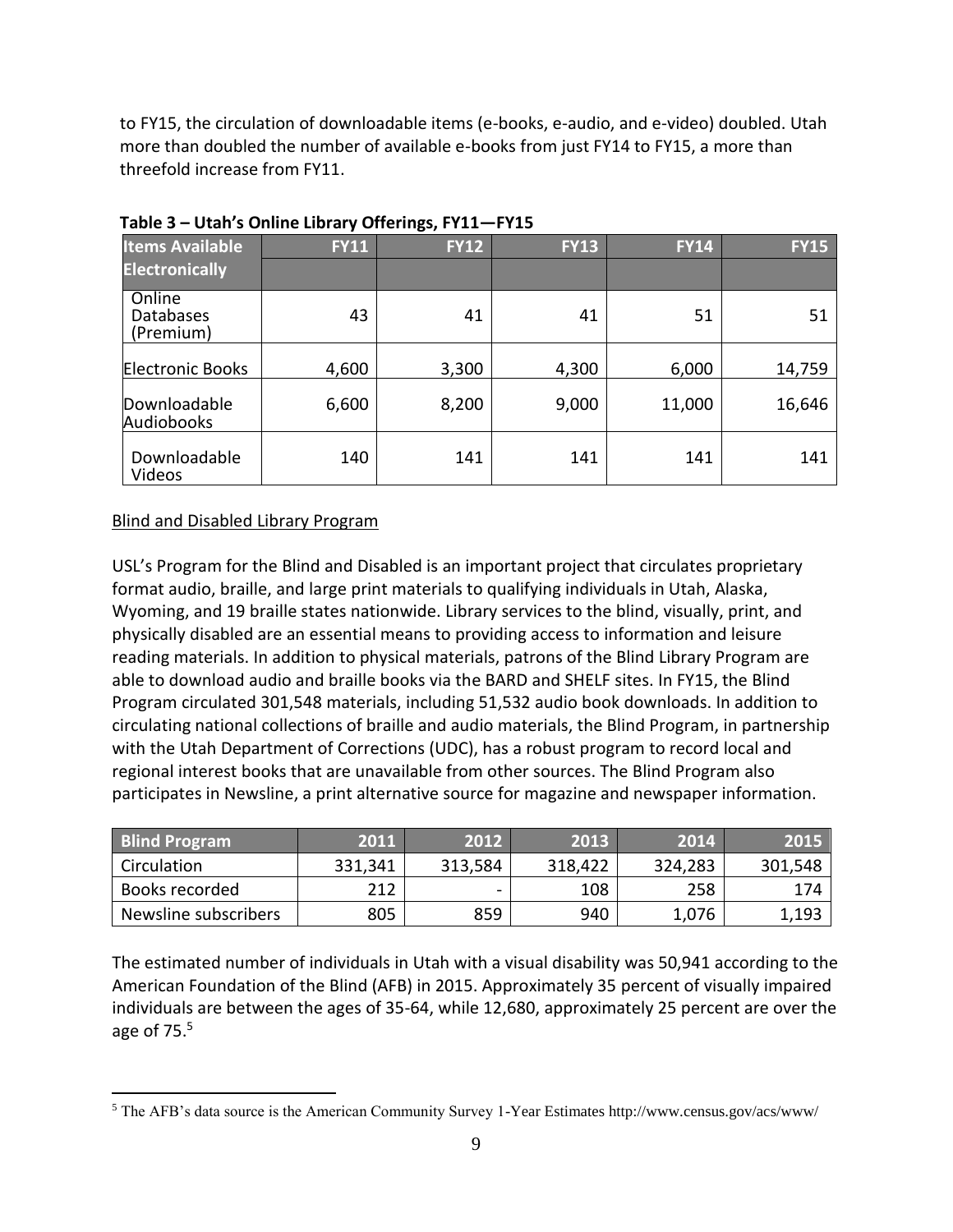#### The Multistate Center West

The Library of Congress, National Library Service (NLS) has contracted with USL for over 40 years to house the Multistate Center West (MSCW). The MSCW is a resource for regional libraries in the NLS network that serve the blind, visually, print, and physically disabled. The MSCW provides network libraries with supplies, publications, playback equipment, and interlibrary loan materials. The MSCW benefits to Utahns are the immediate access to MSCW's collections and other reading materials, and the employment of Utah citizens.

#### School Libraries

USL offers competitive grants to school libraries. Among the needs identified based on focus group and interview data is access to eBooks that are effectively integrated into the curriculum. The NCES 2011 SASS data shows that 90.0 percent of library media centers in Utah had computer work stations with Internet access, with an average of 14 per center (13 with Internet access). Just over 83 percent of library media centers had access to online, licensed databases, with 82.7 percent providing access to the classroom and 83.0 percent providing database access for students at home. The SASS data also show that 25.8 percent of the library media centers in the state offered family literacy activities and 59.4 percent had activities that encouraged students to read. Circulation figures showed an average of 100 books circulated in a typical week.

#### Academic Libraries

A number of needs were identified for academic libraries based on the focus group and interview data, chief among them the ability to continue to provide access to content through interlibrary loan as well as through digitization. Data from the NCES 2012 Academic Library Survey showed gate counts at Utah's 24 academic libraries at almost 275,000 visits per week. Academic libraries held 11.6 million volumes by the end of FY12 – 50 percent of the libraries held less than 5,000 volumes, while 42 percent of libraries had 50,000 or more volumes. These libraries also added 173,238 eBooks. Approximately 58.3 percent of the academic libraries in the state reported providing virtual reference services.

In summary, Utah libraries continue to face a number of challenges and opportunities. These include:

- Serving a growing population
- Serving a more diverse population
- Serving individuals lacking literacy skills (language, digital, etc.)
- Serving disadvantaged individuals with disabling conditions
- Serving a growing senior population
- Serving the needs of the under-employed/unemployed
- Addressing an increasing demand for e-content
- Positioning libraries as leaders in their communities
- Addressing the need for quality school libraries
- Meeting challenges supporting the information needs of citizens in rural areas.

Utah's LSTA allotment translated into less than 57 cents per person per year for the period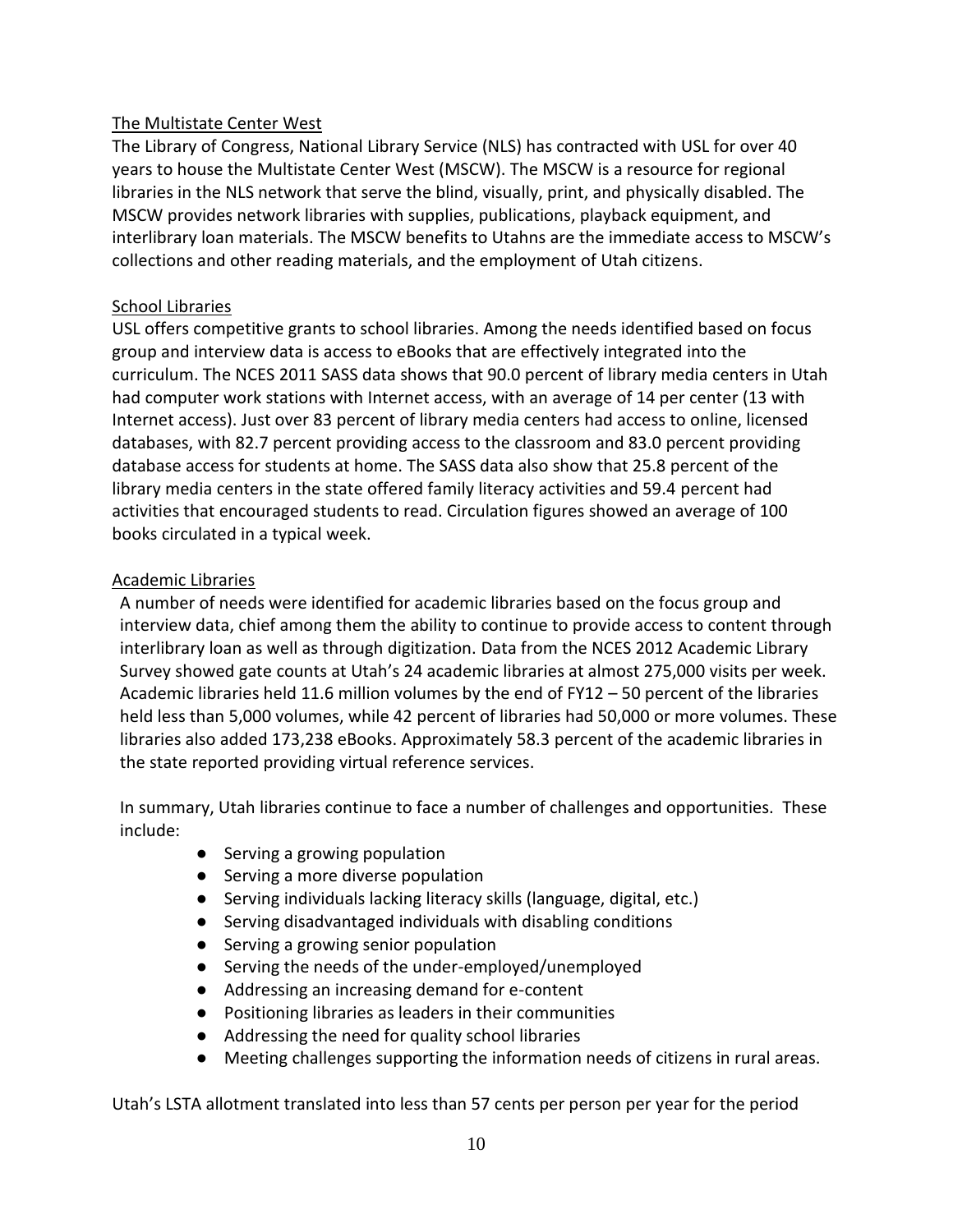covered by the LSTA Evaluation 2013-2017. It is obvious that LSTA funds alone are inadequate to meet the library and information needs of all Utahns. Meeting these needs requires, and will continue to require, partnerships that involve local governments and school districts, public and private institutions of higher learning, and a vast array of governmental and non-profit agencies. USL must stretch a small amount of LSTA money (57 cents per person) to accomplish major results; this can be done by strategically deploying funds in support of library and information services. To accomplish this task, the following plan covers all funds managed by USL including LSTA and appropriate designations as indicated.

Above and beyond what is covered in this plan, USL will maintain capacity to respond to national, regional, or state-wide constituent needs. As new priorities are identified by the Governor and the State, USL will have capacity to respond to them. An example of such a priority recently identified by IMLS is the need to foster a common understanding of veterans, service members, and their families/caregivers and position libraries to cover this need. USL will be ready to respond to these emerging needs under the vision, mission and four goals provided here.

# <span id="page-10-0"></span>**VISION**

The Utah State Library is the primary leadership resource for librarians, while providing equal access to information and enduring services for citizens.

# <span id="page-10-1"></span>**MISSION**

The Utah State Library develops, leads, and delivers exceptional library services, while optimizing Utah's investment in libraries.

# **Core Values**

The Utah State Library builds all that it does on a set of core values that define its conduct and informs its decision-making.

### Respect for Our Citizens and Stewardship:

We respect the people of Utah and recognize that they are the reason we exist. We believe that every Utahn has the capacity to enrich their own lives and to contribute to the betterment of their community. We put the interest of the public first, mindful of how we use the dollars they have invested in libraries and library services.

### Education and Lifelong Learning:

We believe that literacy is the gateway to knowledge and a pathway to success. Furthermore, we believe that knowledge empowers people and transforms lives. Because libraries are places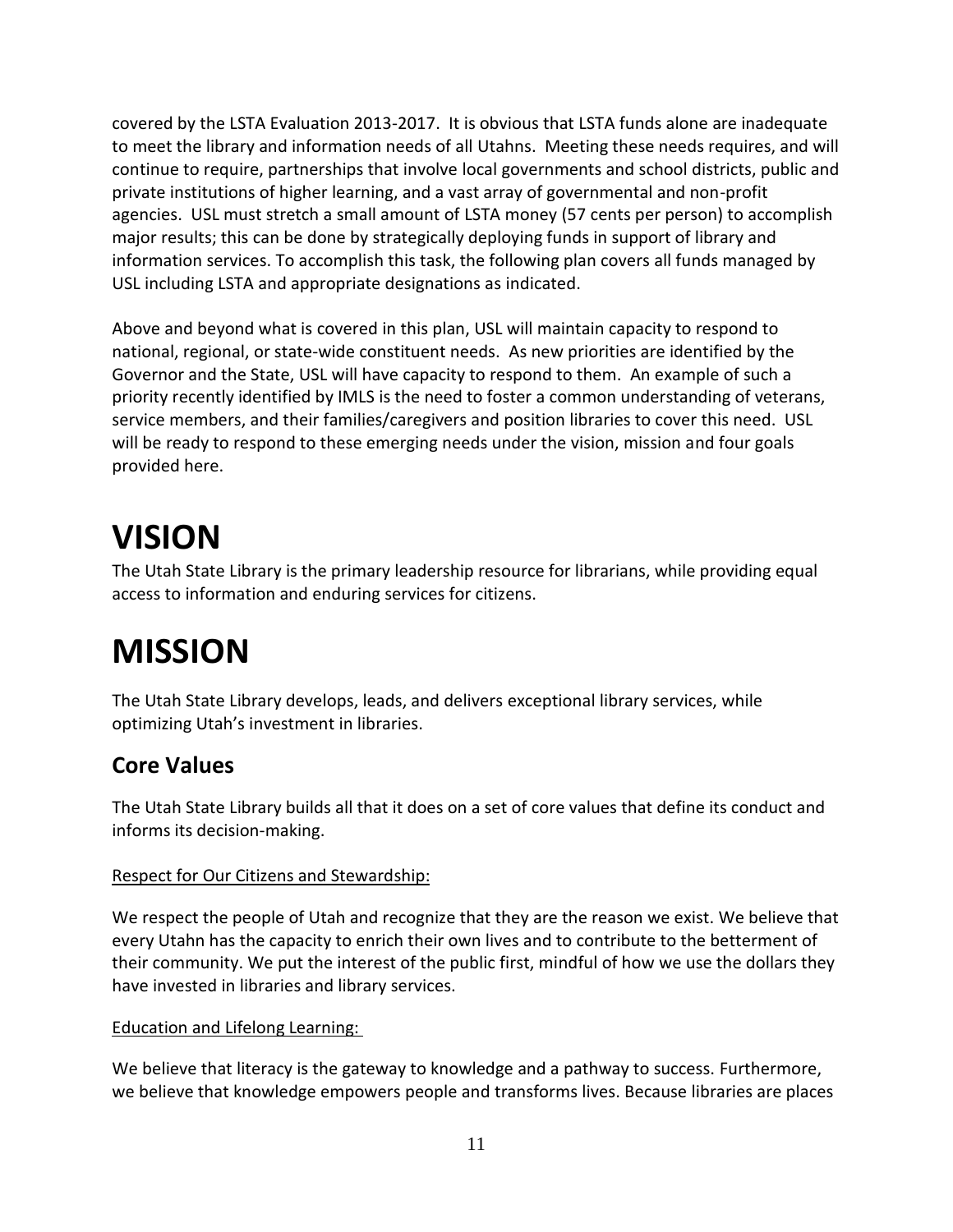where knowledge and lifelong learning are grown and nurtured, we work to build the capacity of libraries to serve their communities by providing continuing education opportunities for library workers, keeping up with technological advances, identifying and sharing best professional practices and success stories, and offering technical assistance.

### Collaboration & Civic Engagement:

We believe that we can accomplish more working together than we can by working alone. Therefore, we seek to strengthen existing partnerships and identify new opportunities to collaborate on projects and services that strengthen libraries and the communities they serve.

# <span id="page-11-0"></span>**GOALS**

### **GOAL 1: INFORMATION ACCESS**

All residents of Utah will have access to the quality information resources they need to succeed at school, at work, and in their daily lives.

### **GOAL 2: INSTITUTIONAL CAPACITY**

All residents of Utah will have convenient access to libraries and library services that are technologically advanced, efficiently operated and staffed by knowledgeable, helpful workers who employ the best professional practices.

### **GOAL 3: LIFELONG LEARNING**

All residents of Utah will have access to library resources that promote literacy, education, and lifelong learning and enhance workforce development,  $21<sup>st</sup>$  century skills, and digital literacy.

### **GOAL 4: CIVIC ENGAGEMENT**

All residents of Utah will expand their involvement in community life as a result of participation in community-based programs held through the library.

# **PRIORITIZATION OF GOALS**

It is very difficult to prioritize the goals in the 2018-2022 LSTA plan. This is because the ultimate outcomes are interrelated. In listing the goals in their priority order though, it is very important to continue to provide *access to information resources* as the foundation upon which *institutional capacity* and *lifelong learning* are built. The *civic engagement* goal is listed fourth in priority order reflecting the close connection to lifelong learning with a special emphasis on engaging local communities with a focus on their targeted local needs.

# <span id="page-11-1"></span>**GOAL 1: INFORMATION ACCESS**

All residents of Utah will have access to the quality information resources they need to succeed at school, at work, and in their daily lives.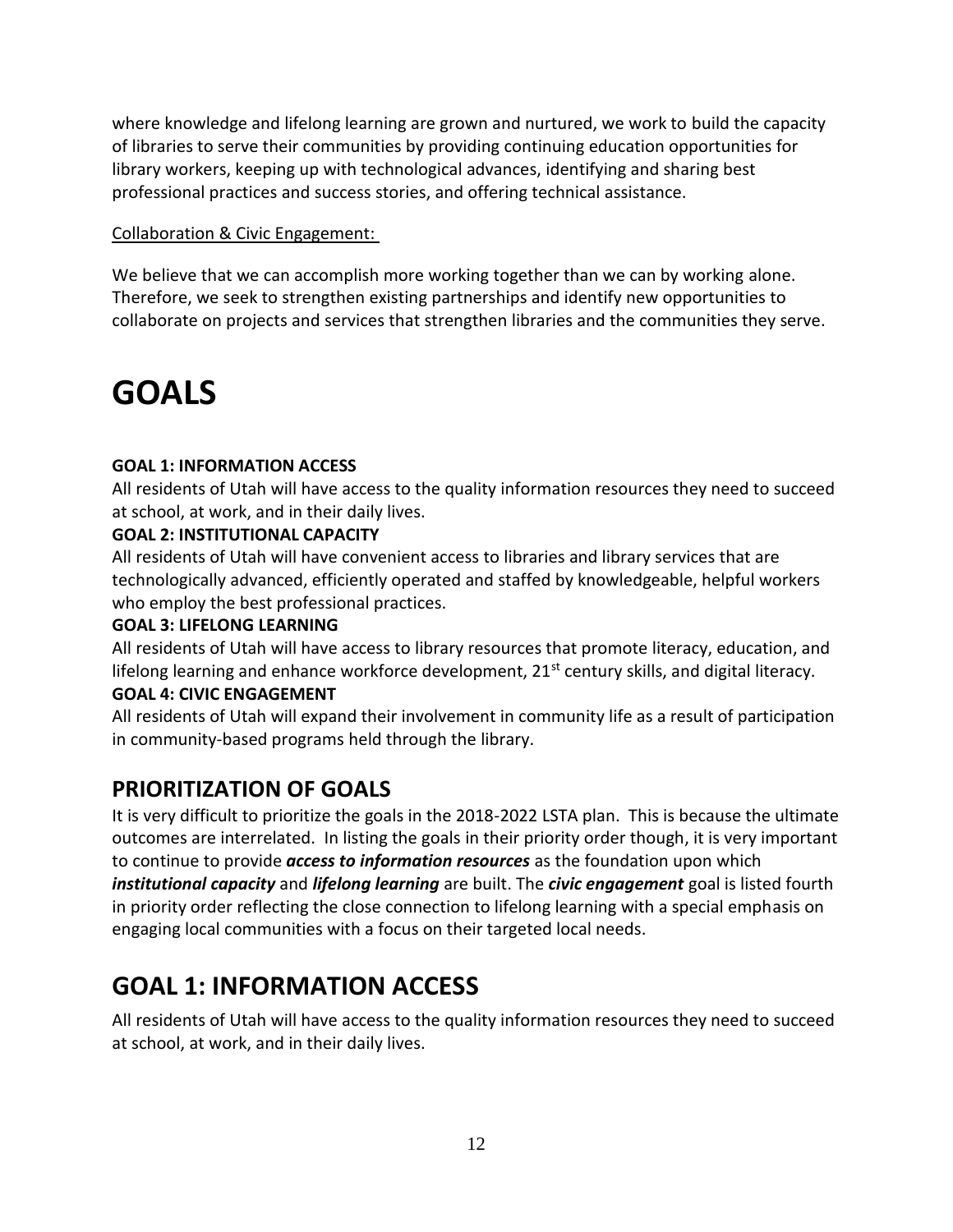# <span id="page-12-0"></span>**GOAL 1 OBJECTIVE 1 (1.1): To improve users' access to information resources to meet their unique and diverse needs**

## <span id="page-12-1"></span>**1.1.1 Project 1 – Bookmobiles (County, State, & LSTA)**

**Summary:** This project updates and enhances collections and services of the Bookmobile Program for patrons in rural and underserved locations. Utah's Bookmobile operations are targeted at serving the large rural population of nearly half a million citizens. With trucks on the road, staff in place, materials to check out, and a library card to access online databases, residents in rural and underserved areas have access to library services. All seven of the Bookmobiles and their extensive operations will be supported. They will order much-needed and requested materials to update their Juvenile collections. They will purchase audio books, DVDs, and a list of new releases and series completion titles.

**Audience:** Rural citizens served by bookmobile areas.

**Process:** Only State approved vendors will be used.

**Timeline:** Purchases will be completed and items received at least one week before the fiscal year ends.

**Outcomes or Outputs:** The patrons in rural and underserved areas of Utah will have access to materials of the same quality, quantity, and relevance as patrons in more densely populated areas.

## <span id="page-12-2"></span>**1.1.2 Project 2 – Program for the Blind and Disabled (State, Federal, & LSTA)**

**Summary:** This program provides braille, audio and large print services to qualified blind, visually and print impaired, and physically disabled individuals living in the State of Utah. LSTA funds are used to pay for Newsline which provides audio and electronic alternative for printed newspapers and magazines that are accessible to the blind, print, and visually disabled.

Newsline is a print alternative audio and electronic resource that provides subscribers with access to over 300 local and national newspapers and magazines.

**Audience:** Blind, visually and print disabled individuals in Utah.

**Process:** Newsline subscribers access the service via telephone and/or email. **Timeline:** Newsline is an annual contract.

**Outcomes or Outputs:** The outputs are the number of subscribers to the Newsline service; the outcome is improving users' access to information in a print alternative format.

## <span id="page-12-3"></span>**1.1.3 Project 3 – Interlibrary Loan Lender Support (State, LSTA)**

**Summary:** This project encourages resource sharing among Utah's libraries by providing funding to reimburse net lending libraries for the costs of lending materials to other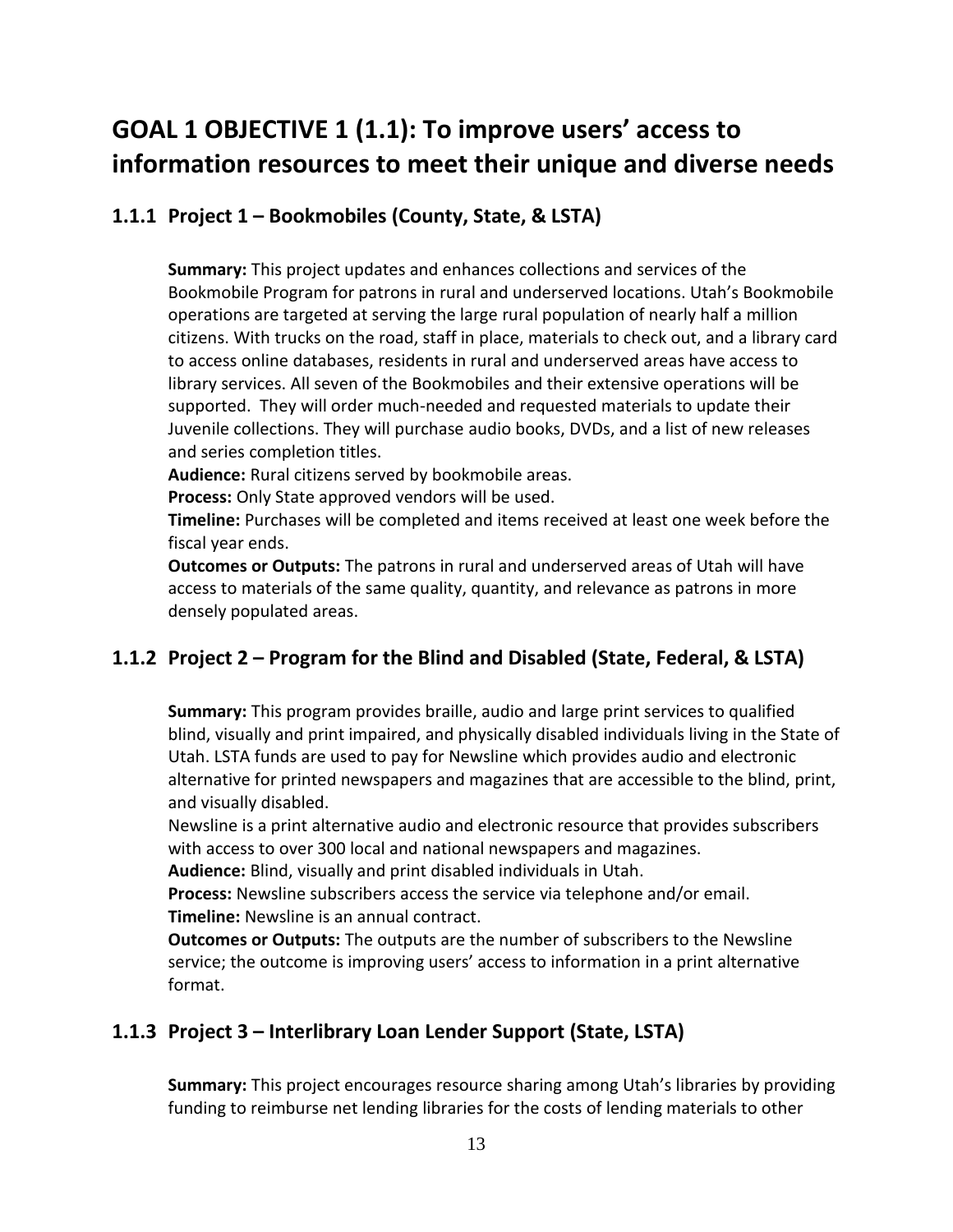libraries in Utah. This program is open to all lending libraries in Utah. Library Resources Program provides for OCLC CatExpress licensing and interlibrary loan subscriptions. USL reimburses net lenders at Utah's public and academic libraries in order to promote resource sharing across the state. LSTA funds for the lending reimbursement and state funds are used for direct ILL of its collection.

**Audience:** Public and academic libraries

**Process:** Based on statistical data reported on number of items borrowed through ILL vs. lent through ILL, USL uses a formula to calculate the reimbursements to net-lending libraries.

**Timeline:** The calculations and disbursements are made annually in the fall. **Outcomes or Outputs:** USL compares lending statistics from year to year to help demonstrate the ongoing value of this program. USL has representation on ULAC, the Utah Library Academic Consortium, to work directly with the academic library participants to make sure this project is meeting their needs and their ability to provide resources to their communities.

### <span id="page-13-0"></span>**1.1.4 Project 4 – Competitive Re-Grants (LSTA)**

**Summary:** Provide re-grants to libraries in the state of Utah. Projects will be prioritized according to tightly defined criteria. Areas of funding have included technology, collections, and digitization efforts.

**Audience:** Public, academic, school, special, and tribal libraries

**Process:** Competitive grant round with review process done by external review committee comprised of peers from Utah's library community.

**Timeline:** Pending available funding, grant round will be announced in the spring of each fiscal year.

**Outcomes or Outputs:** Through re-grant efforts, USL will broaden access to library services throughout the state of Utah. Final reports from grantees will capture outcome data.

# <span id="page-13-1"></span>**GOAL 1 OBJECTIVE 2 (1.2): To improve users' ability to access and use information resources to be successful**

### <span id="page-13-2"></span>**1.2.1 Project 1 – Utah's Online Library Platform (State, LSTA)**

**Summary:** The purpose of this project is to provide statewide access to purchased databases to public library patrons in Utah, supplementing the library experience with online information not available on the Internet for free. USL maintains contracts with vendors to provide statewide access to a variety of databases that meet patrons' research needs. USL leads a committee composed of representatives from public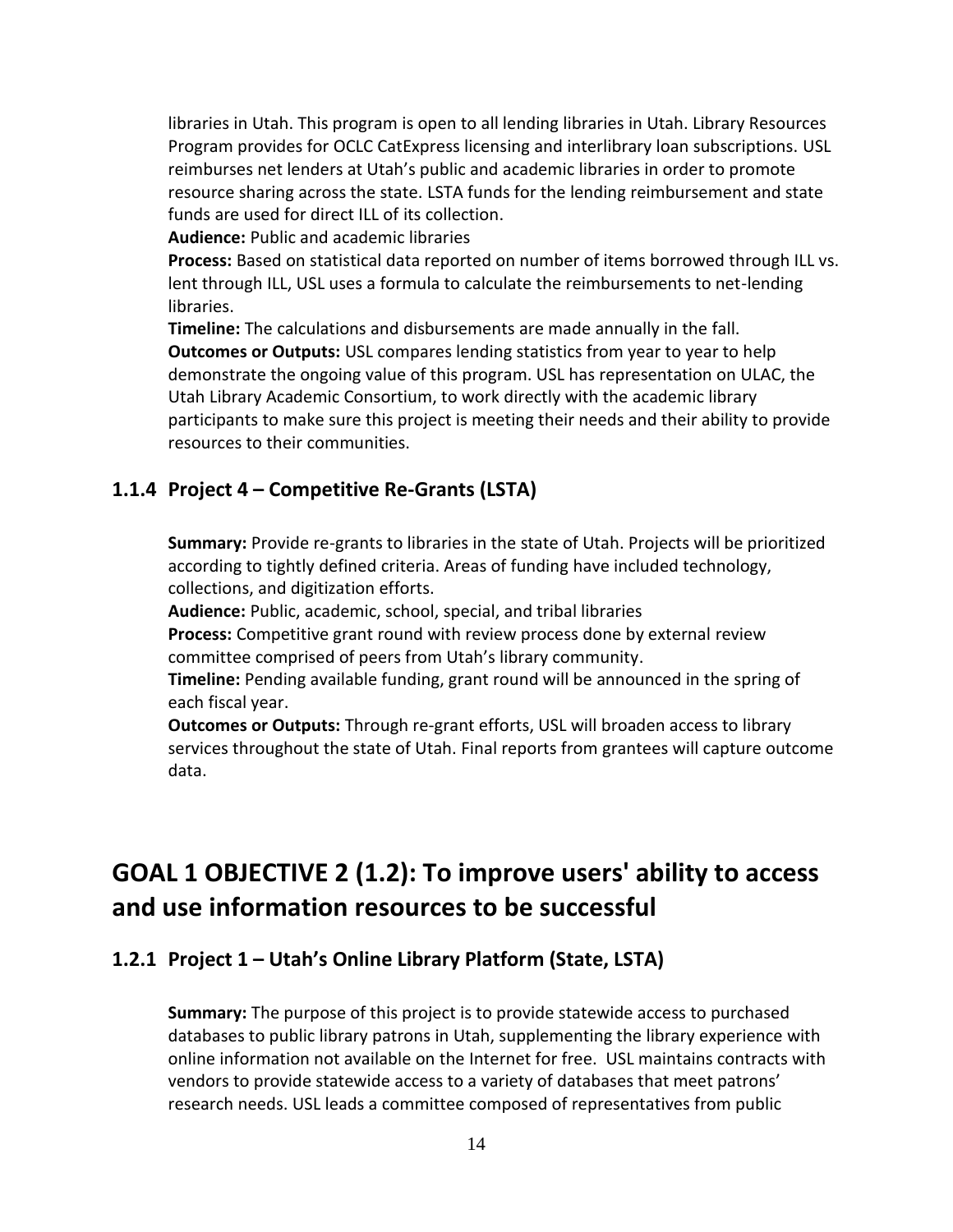libraries across the state that evaluate the database package and make recommendations on a regular basis.

**Audience:** All residents of Utah.

**Process:** USL continuously assesses databases and will explore and consider new databases, evaluate some for removal, and work with representatives around the state to explore alternative funding strategies. USL will explore opportunities for a statewide virtual library card to provide access to online resources for citizens who do not have a local public library.

**Timeline:** USL has entered into multi-year contracts for database services. Over the next three years, USL will be examining its current contracts, exploring alternative pricing structures, and making recommendations for a change in how databases are purchased for Utah's public libraries.

**Outcomes or Outputs:** USL keeps statistics on database usage. To measure outcomes, USL will develop a survey tool to query the end-user about their experience using the statewide databases.

## <span id="page-14-0"></span>**1.2.2 Project 2 – Access to e-resources/Online Library Platform (State, LSTA)**

**Summary:** The purpose of this project is to provide downloadable eBooks and audiobooks to all Utah residents through access to Utah's Online Library. OverDrive and OneClickdigital are the current vendors selected to provide this service. USL provides access to Utah residents through their local public libraries to e-materials through its contracts with OverDrive and OneClickdigital. USL staff selects audiobooks, eBooks, streaming video, and magazines to add to the collection in response to and in anticipation of patrons' needs. Collection development policy is set by the USL Board. **Audience:** All Utah residents. Contract licenses for OverDrive exclude Salt Lake City, Salt Lake County, Murray City, and Davis County, who each have their own platform. OneClickdigital provides a core statewide collection, and individual libraries can enhance their collections at the local level with either vendor.

**Process:** USL will continue to select materials to add to its digital collections and strategize best methods for how to keep up with demand for this popular service. USL is exploring opportunities for a statewide virtual library card to provide access to online resources for citizens who do not have a local public library.

**Timeline:** USL will continue to maintain and support statewide digital platforms. Over the next three years, USL will examine its current contracts, explore alternative pricing structures, and make recommendations for a new shared pricing structure with public libraries in Utah.

**Outcomes or Outputs:** USL will continue to maintain usage statistics on circulation of digital materials. It will also use feedback from customer support to gauge the success and future changes to the project.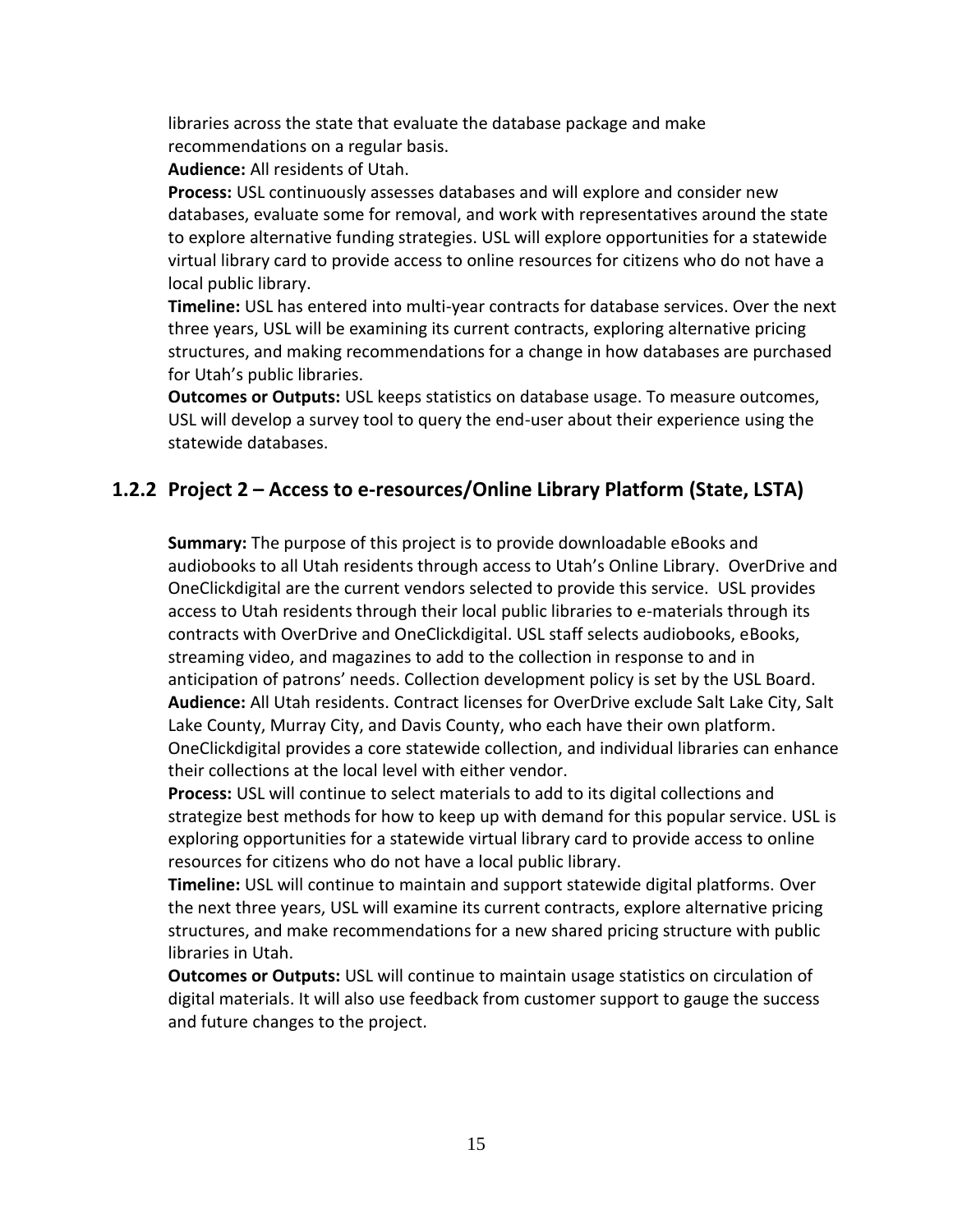# <span id="page-15-0"></span>**1.2.3 Project 3 – Utah Government Digital Library (State)**

**Summary:** The Utah State Library has had a statutory duty since 2006 to provide online permanent public access to state publications (Utah Code Ann. Sec. 9-7-208). It extends from one of the State Library's core statutory missions since its creation in 1957 of collecting and providing access to state publications. Access to reliable and authoritative government data and Utah law such as session laws, statutes, rules, judicial opinions, and executive orders is an important service of the library. Content can be accessed from the UGDL portal (digitallibrary.utah.gov), by using search engines, or by searching the Mountain West Digital Library (mwdl.org) or the Digital Public Library of America (dp.la), both of which harvest and provide alternative access to UGDL publications. **Audience:** All residents of Utah.

**Process:** Free access to all publications in the digital library is provided through an online digital repository system that allows all users to search the complete text and metadata to find what they need. Publications of interest can be downloaded, sent by email along with the descriptive cataloging metadata, and shared by social media. **Timeline:** On-going project.

FY18: A planned Request for Purchase (RFP) process in FY18 will result in the acquisition of a repository system with an enhanced user interface and services for users. FY19: The new hosted repository will expand to include more types of materials than the State Library managed collections of government documents. The system will support unlimited collections, allowing small public libraries and cultural heritage institutions to manage their own local digital collections.

**Outcomes:** The ease of discovery of information will improve as measured by user satisfaction surveys.

**Outputs:** Records added, unique visitors, and events (downloads and video plays).

### <span id="page-15-1"></span>**1.2.4 Project 4 –Access to State Collections (State)**

**Summary:** This set of activities includes the Utah State Library catalog, Book Buzz (fiction and nonfiction book sets for book clubs and book groups), special collections, and interlibrary loan.

**Audience:** Libraries throughout Utah, through interlibrary loan. Residents of Utah in areas served by the Bookmobile program access state-owned materials through their collections.

**Process:** USL maintains a collection of materials to fulfill interlibrary loan requests that supplement local library collection. Book Buzz book kits are available for libraries and book groups to check out. USL will explore opportunities for seamless federated searching of its physical collection and online resources available through Utah's Online Library. USL will also explore opportunities to establish reciprocal borrowing between libraries in Utah, possibly working towards a statewide reciprocal borrowing model or a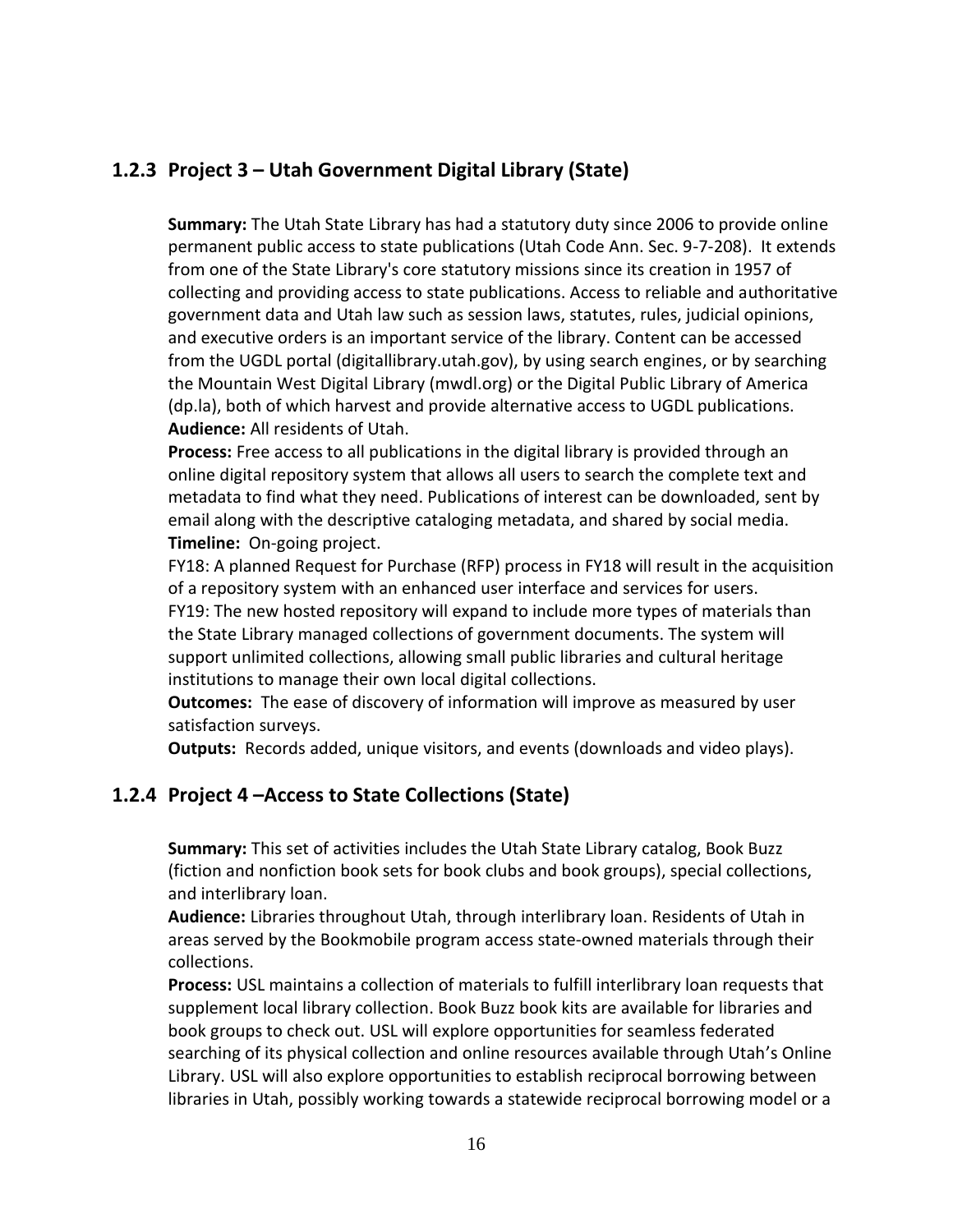statewide library card.

**Timeline:** USL continually adds to its physical collection in order to maintain a collection that meets the needs of its constituents.

**Outcomes or Outputs:** Outputs are measured through circulation of interlibrary loan materials and Book Buzz sets. Surveys of libraries to determine satisfaction with resources provided will be conducted.

# <span id="page-16-0"></span>**GOAL 2: INSTITUTIONAL CAPACITY**

All residents of Utah will have access to libraries and library services that are technologically advanced, efficiently operated and staffed by knowledgeable, helpful workers who employ the best professional practices.

# <span id="page-16-1"></span>**GOAL 2 OBJECTIVE 1 (2.1): To improve the library workforce**

## <span id="page-16-2"></span>**2.1.1 Project 1 – Staff development (State, LSTA)**

**Summary:** Staff development training will support the needs of Utah librarians from everyday tasks to new innovations. The trainings will be held online and in-person across the state. Delivery methods include workshops, on-demand webinars, UPLIFT classes, Library Skill Resources, Lynda.com, and Everyone On Digital Literacy Program. **Audience:** Library staff in Utah's libraries

**Process:** The UPLIFT (Utah Public Library Institute for Training) training curriculum will be reviewed and updated to ensure that it best meets the needs of Utah librarians. USL will conduct a needs assessment of other training needs. Online webinars will continue to be offered, along with in-person training opportunities. Training will be responsive to demand.

**Timeline:** Review of the UPLIFT program will begin in FY18, with a new curriculum introduced by FY19. A needs assessment will be conducted in FY18.

**Outcomes or Outputs:** Library staff will stay abreast of new innovations and relevant areas of librarianship. All attendees at state-provided training will complete an evaluation, providing feedback on the value of the course and recommending future topics for training.

## <span id="page-16-3"></span>**2.1.2 Project 2 – Leadership training (State, LSTA)**

**Summary:** A leadership institute will be created and implemented to hone librarians' skill sets when it comes to leadership and management. This institute will replace the program previously supported through ILEAD USA. The Institute will last approximately one year, and courses will be held online and at the Utah State Library. USL will seek partnerships with other organizations to support the program. **Audience:** Library staff across the state.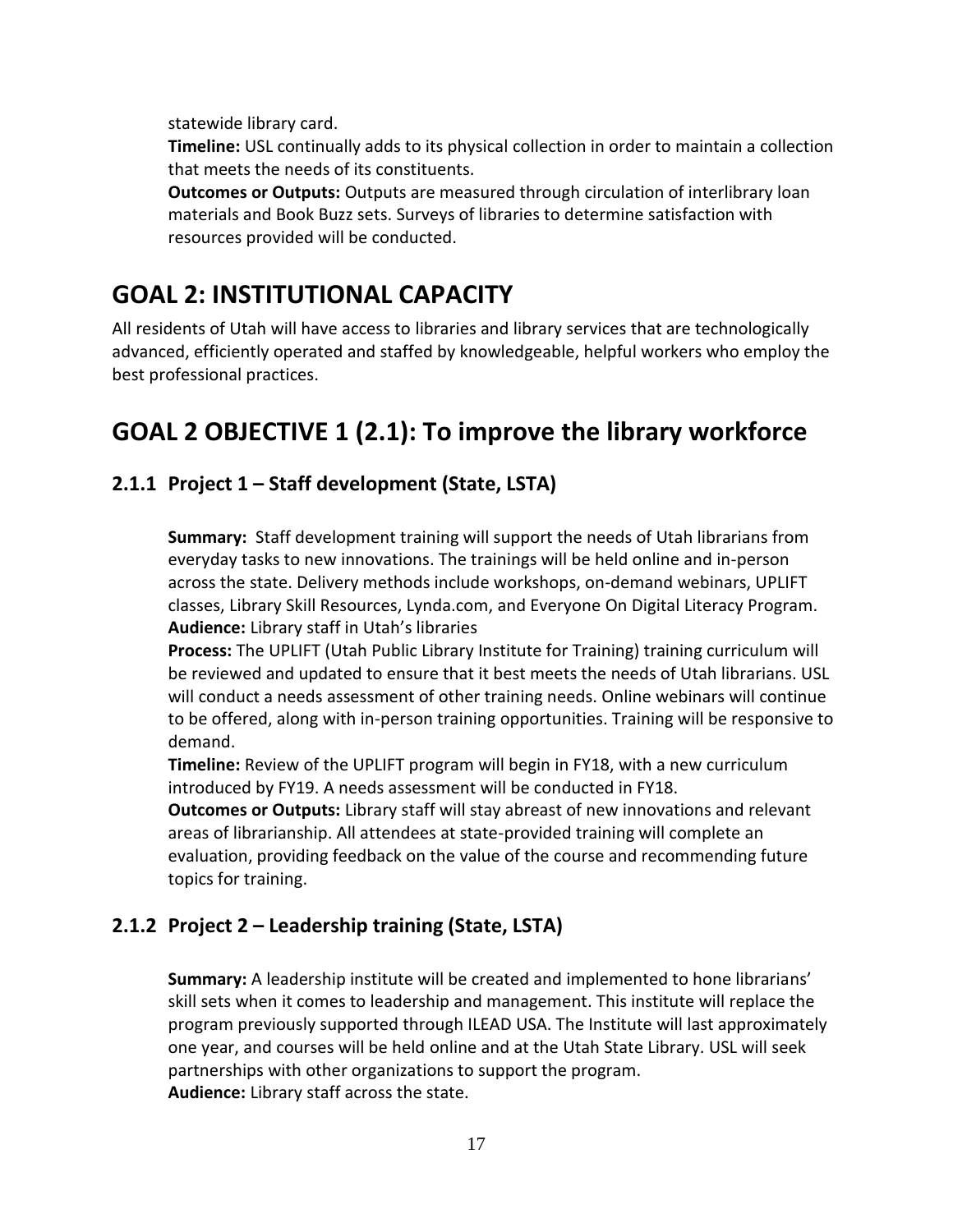**Process:** Training resources include local and national data and expertise. Participants in the Leadership Institute will be selected through a competitive application process. **Timeline:** USL will develop the new Leadership Institute curriculum and open applications for the first cohort in FY18. Assessment, economic effectiveness, partner assessments, and other evaluations factors will determine if this program is repeated. **Outcomes or Outputs:** Leadership Institute participants will grow their leadership and management skills. Librarians who complete the Institute will be encouraged to assume leadership roles within their organizations, serve on statewide committees, or volunteer to work with the Utah Library Association.

## <span id="page-17-0"></span>**2.1.3 Project 3 – Youth Services (State, LSTA)**

**Summary:** Keeping abreast of new technology, programming and services for youth enhances the ability of youth services librarians to serve their patrons. **Audience:** Library staff working with children from birth to age 18

**Process:** Provide training and resources to library staff working with children and teens in order to increase their knowledge of youth services and to assist them in the field of work. Other projects include Teen Lit Mini-grants and exploring the addition of mobile makerspaces and STEAM programming materials.

**Timeline:** Develop a youth services training plan of action

- By FY18, will assess current youth services training opportunities
- By FY19, will provide a Teen Lit Mini-grant
- By FY19, will investigate best practices in regards to mobile makerspaces and the sharing of STEAM programming materials
- By FY20, will provide updated Youth Services training opportunities
- By FY20, will develop action plan for the sharing of mobile makerspaces and STEAM programming materials project
- By FY21, will implement project
- By FY22, will assess project

**Outcomes:** Increase of Youth services librarians' knowledge, increase in ability to assist patrons more effectively, increase in confidence in working with teens and technology **Outputs:** # of program attendance, circulation.

# <span id="page-17-1"></span>**GOAL 2 OBJECTIVE 2 (2.2): To improve the library's physical and technological infrastructure**

## <span id="page-17-2"></span>**2.2.1 Project 1 – Directed Technology sub-grants (LSTA)**

**Summary:** Directed funding and resources to libraries through grants and device lending; this activity will target small/rural libraries with a population below a threshold and incorporate device lending as well as provision of STEAM kits through interlibrary loan or mail system.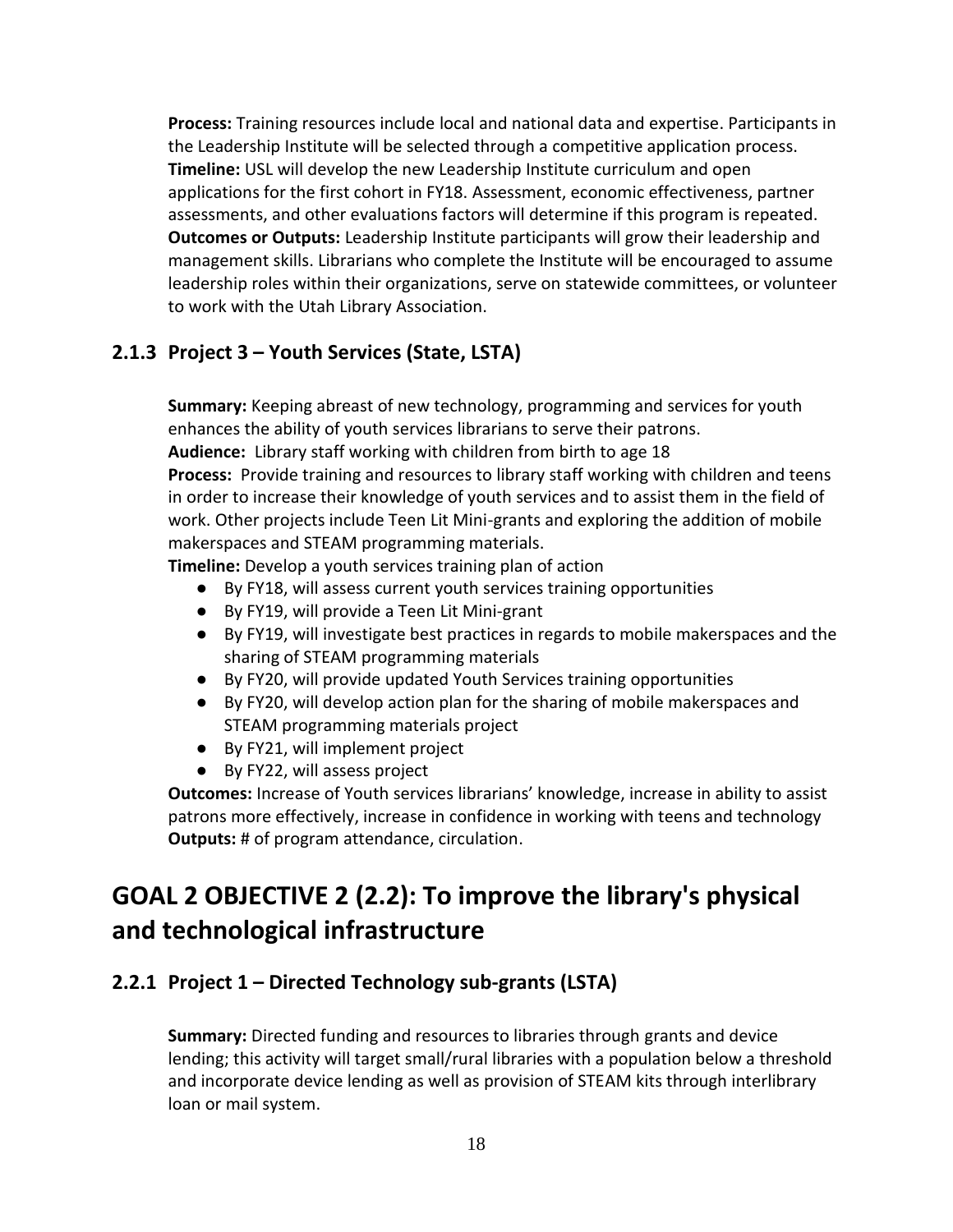**Audience:** target small/rural libraries with a population below a threshold and incorporate device lending as well as provision of STEAM kits. **Process:** Interlibrary loan and targeted grant round

**Timeline:** FY 2018 - 2020

**Outcomes or Outputs:** Utah libraries that serve populations 30,000 or smaller will own or have access to technology equipment enhancing the digital literacy outcomes of their patrons.

# <span id="page-18-0"></span>**GOAL 2 OBJECTIVE 3 (2.3): To improve library operations**

## <span id="page-18-1"></span>**2.3.1 Project 1 - Certification/Re-certification of public libraries (State)**

**Summary:** USL maintains a certification process for Utah public libraries. Certification includes standards and benchmarks. USL will convene a representative committee of public library directors to review the standards and recommend changes on a bi-annual basis. USL consultants will work with emerging libraries and guide them through the certification process. Based on current standards, consultants will conduct the annual re-certification process for public libraries. Receiving state-funded CLEF monies is dependent upon successful recertification. **Audience:** certified and emerging public libraries in Utah **Process:** Annual certification process; bi-annual review of standards; a minimum 3-year process for emerging libraries to become certified

**Timeline:** Ongoing

**Outcomes or Outputs:** Number of certified public libraries in Utah.

## <span id="page-18-2"></span>**2.3.2 Project 2 - Manage the Community Library Enhancement Fund (CLEF) Program (State)**

**Summary:** The Community Library Enhancement Funds (CLEF) Program is administered by the USL and is an allocation to certified public libraries based on a specific formula and distributed annually. CLEF may be spent to enhance library services specifically in collection development, technology, and outreach.

**Audience:** Certified Public Libraries in Utah

**Process:** Fund allocation is determined by a three-part formula, including service population area, median household income, and local support for the library. Libraries must meet certification standards to receive an allocation.

**Timeline:** Public Libraries complete the certification process in the spring, and CLEF monies are distributed in late spring. Libraries complete a report in the fall. USL will examine the process and work towards a fall allocation. USL will revise the current report to better capture output information.

**Outcomes or Outputs:** Libraries who receive CLEF are required to report how much money they spent, where they spent it, and the impact it had on their community.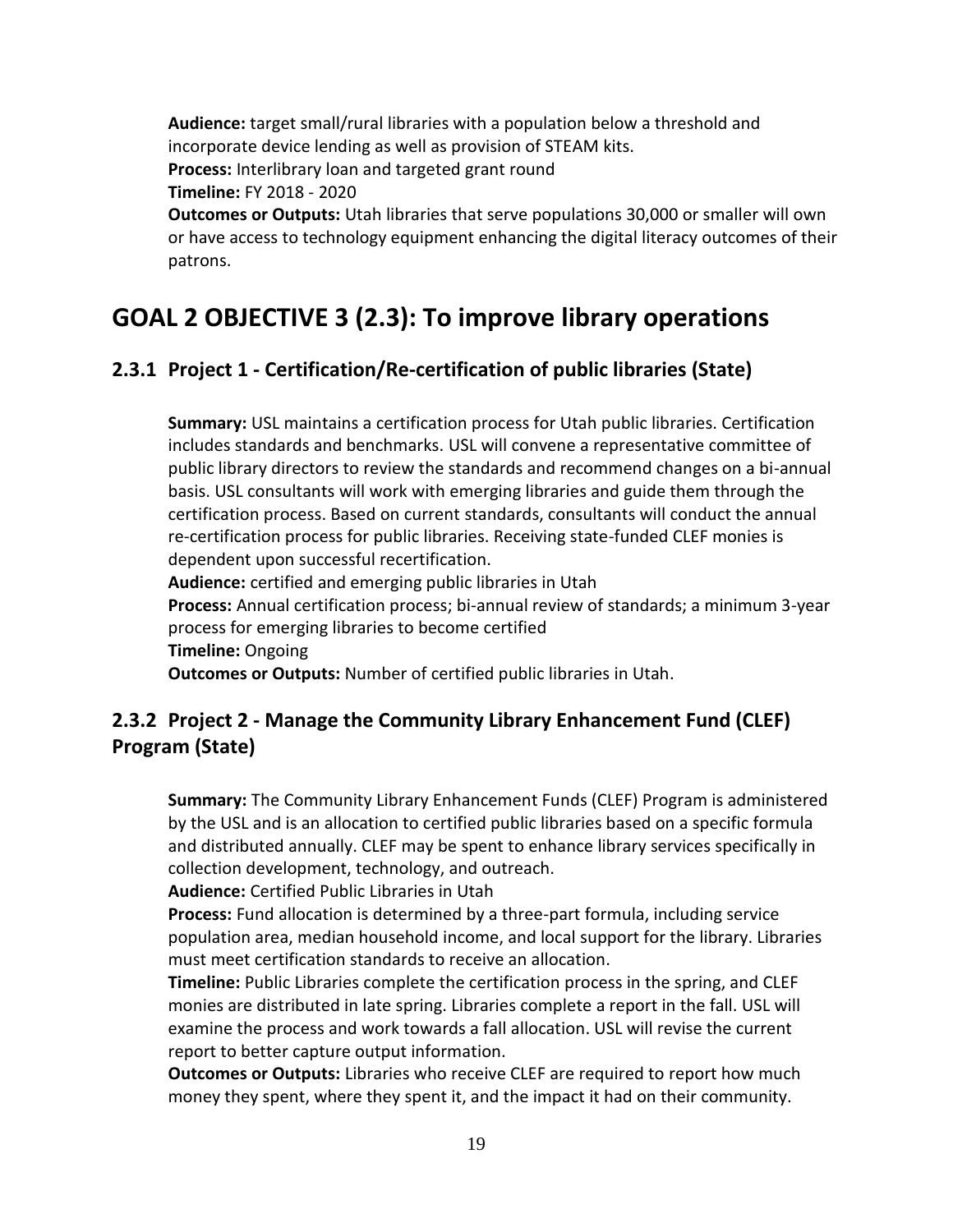# <span id="page-19-0"></span>**2.3.3 Project 3 –Program for the Blind and Disabled (State, Other States, National Library Service/Library of Congress, LSTA)**

**Summary:** The purpose of the Program for the Blind and Disabled project is to provide individuals that are unable to use regular print with comparable materials in an accessible format. The Blind Program has used LSTA to support operations and improve user's access to information. Operation support includes staff salaries, braille and audio book production, implementation of new technology, large print books, and Newsline audio magazine and newspaper resource.

**Audience:** Patrons of the Blind and Disabled Library Program

**Process:** USL will continue to support Blind and Disabled Program operations with funding staff salaries to maintain quality services, producing alternative, accessible materials that provide access to information, and subscribing patrons to Newsline for audio and electronic access to newspapers and magazines. The Blind Program will examine new technology as it is available to determine implementation feasibility with the existing infrastructure, and whether efficiencies in operations can be increased. **Timeline:** The Blind Program is an ongoing operation, with a significant impact to the population that receives services. Within the next three years, the Program anticipates a shift toward more personalized service, with the duplication of audio books based on individual patron preferences. A new playback machine is being developed nationally deliver audio books to patrons. The Blind Program will embrace new technology and implement it into processes and operations.

**Outcomes:** Patrons are surveyed biennially to measure satisfaction with services. **Outputs:** Program outputs include the number of patrons, the number of books circulated, number of books recorded and pages brailled, and the number of subscribers to Newsline.

## <span id="page-19-1"></span>**2.3.4 Project 4 – Bookmobile trucks and Headquarters Libraries (County, State, LSTA)**

**Summary:** Bookmobile Trucks and Headquarters across the state will be accessible for patrons of all ages; the locations will be efficiently operated; and staffed by knowledgeable, helpful workers who are able to provide professional service in a clean and safe environment. Maintenance and updating will be performed on an as-needed basis. Whether purchasing display units, rugs for kids to sit on for story time or browsing, keeping the generators in good repair, or making sure the Bookmobile doors are easy to open, we will focus on ensuring patrons of all ages can get inside the trucks or the Headquarters Libraries, that they can stay as long as they want, and comfortably and safely access the materials offered.

**Audience:** Bookmobile patrons of all ages.

**Process:** We will order the appropriate supplies and accessories for each location so that the space will remain safe, inviting, and comfortable.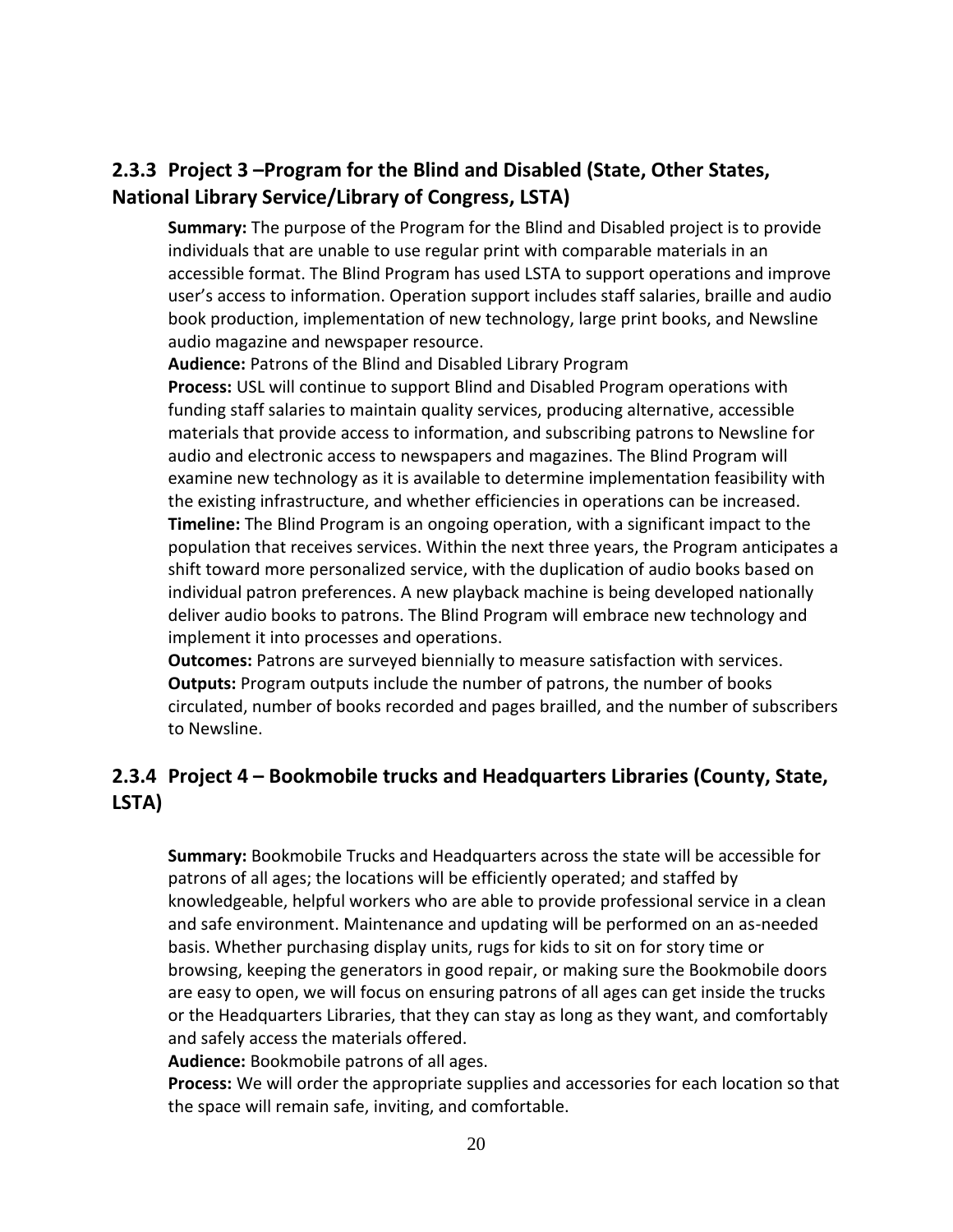**Timeline:** The Bookmobiles and Headquarters Libraries are continually updating and evaluating the space, its safety, and whether or not it is inviting. We also evaluate our services and look for opportunities for improvements that will benefit the patrons. We will make appropriate additions, updates, changes, and perform needed maintenance in an ongoing manner throughout the LSTA cycle.

**Outcomes or Outputs:** Patrons will be able to access the information, reading materials, DVDs, and listening materials they want in a safe and inviting atmosphere where staff are readily available to assist using the best tools and equipment to enter the locations, access items, and sit comfortably.

## <span id="page-20-0"></span>**2.3.5 Project 5 - Strategic marketing to promote awareness of programs (State)**

**Summary:** This activity will aim at promoting the Utah State Library to increase awareness of its programs and resources among libraries, legislators, and the general public. Through a planned set of activities USL will promote library values and develop strategic community engagement.

**Audience:** Libraries, legislators, and the general public

**Process:** Activities will include systematic engagement of social media, print and traditional marketing, outreach events for bookmobiles and other programs, and distribution of materials that promote literacy and access to information. **Timeline:** Ongoing

**Outcomes or Outputs:** Number of materials produced. Survey will be conducted to gauge general public as well as other Utah libraries' knowledge and perception of USL library services.

# <span id="page-20-1"></span>**GOAL 3: LIFELONG LEARNING**

All residents of Utah will have access to library resources that promote literacy, education, and lifelong learning and enhance workforce development, 21<sup>st</sup> century skills, and digital literacy.

# <span id="page-20-2"></span>**GOAL 3 OBJECTIVE 1 (3.1): To improve users' general knowledge and skills**

## <span id="page-20-3"></span>**3.1.1 Project 1 - Community Engagement through Digital Literacy (State, LSTA)**

**Summary:** In partnership with community libraries and other organizations, USL will manage the integration of Digital Literacy, Digital Citizenship, and Digital Inclusion into the Utah library community. The Utah State Library will provide training and consulting to support this program, grants, as well as needed infrastructure (equipment such as laptops and hotspots). Activities will include webinars and in person training,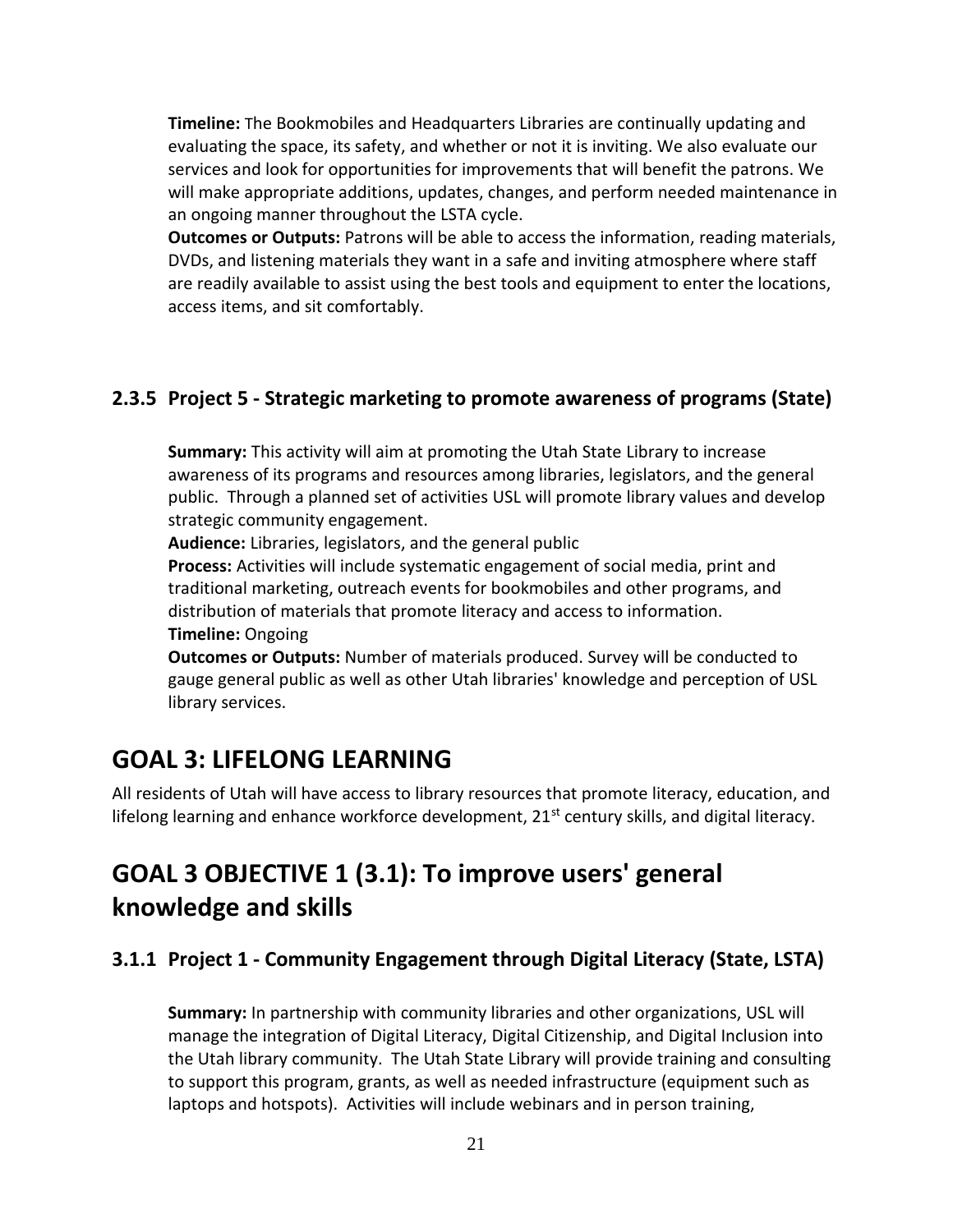conversations with consultants, volunteer visits to rural locations, and technology grants. Other literacies may be addressed as well as additional activities or as new projects under this goal. Training and equipment to support patrons' ability to use technology in rural communities will be funded.

### **Audience:** Rural libraries

**Process:** USL staff will serve on a Digital Inclusion committee composed of strategic community partners who will assess, evaluate, and develop the best methods to provide training and resources to communities across the state. In-person and webinar trainings will be conducted. Grant opportunities for equipment and programs at individual libraries will be administered.

### **Timeline:** Ongoing

**Outputs:** Number of training opportunities, number of participants, amount of equipment used at libraries.

# <span id="page-21-0"></span>**3.1.2 Project 2 - Utah Kids Ready to Read (LSTA)**

**Summary:** Utah Kids Ready to Read is a research-based parent education initiative that encourages parents and caregivers to nurture their children's early literacy skills. It is modeled after ALA's Every Child Ready to Read initiative which teaches parents and caregivers to talk, sing, read, write, and play with their children. Parents are children's first and best teachers, and libraries are the perfect place to provide parents with materials and resources to support parents' early literacy efforts.

**Audience:** Public and school librarians and caregivers of young children from birth to age 5.

**Process:** The State Library supports public and school libraries and childcare and health centers by distributing tangibles such as LSTA-funded star bookmarks (available in five languages) that highlight the five practices and a nursery rhyme booklet. In addition, the State Library supports libraries and caregivers through a website and training opportunities.

**Timeline:** Make nursery rhyme booklet available in more languages

● By FY18, will edit and print nursery rhyme booklet in Spanish Provide up-to-date information and new research

● By FY18, will update Utah Kids Ready to Read website

Provide best practices for using Utah Kids Ready to Read in story times

● By FY19, will provide statewide training

Develop action plan for future needs

- By FY20, will make assessment of current practices
- By FY21, will develop recommendations for future needs

**Outcomes:** Library staff will learn how to incorporate the five practices into story time and to increase their knowledge about the importance of the early literacy practices in a child's life. Library staff will be able to confidently relate this information to parents and caregivers alike. Public libraries will be perceived as a go-to place for expert advice and resources on early literacy.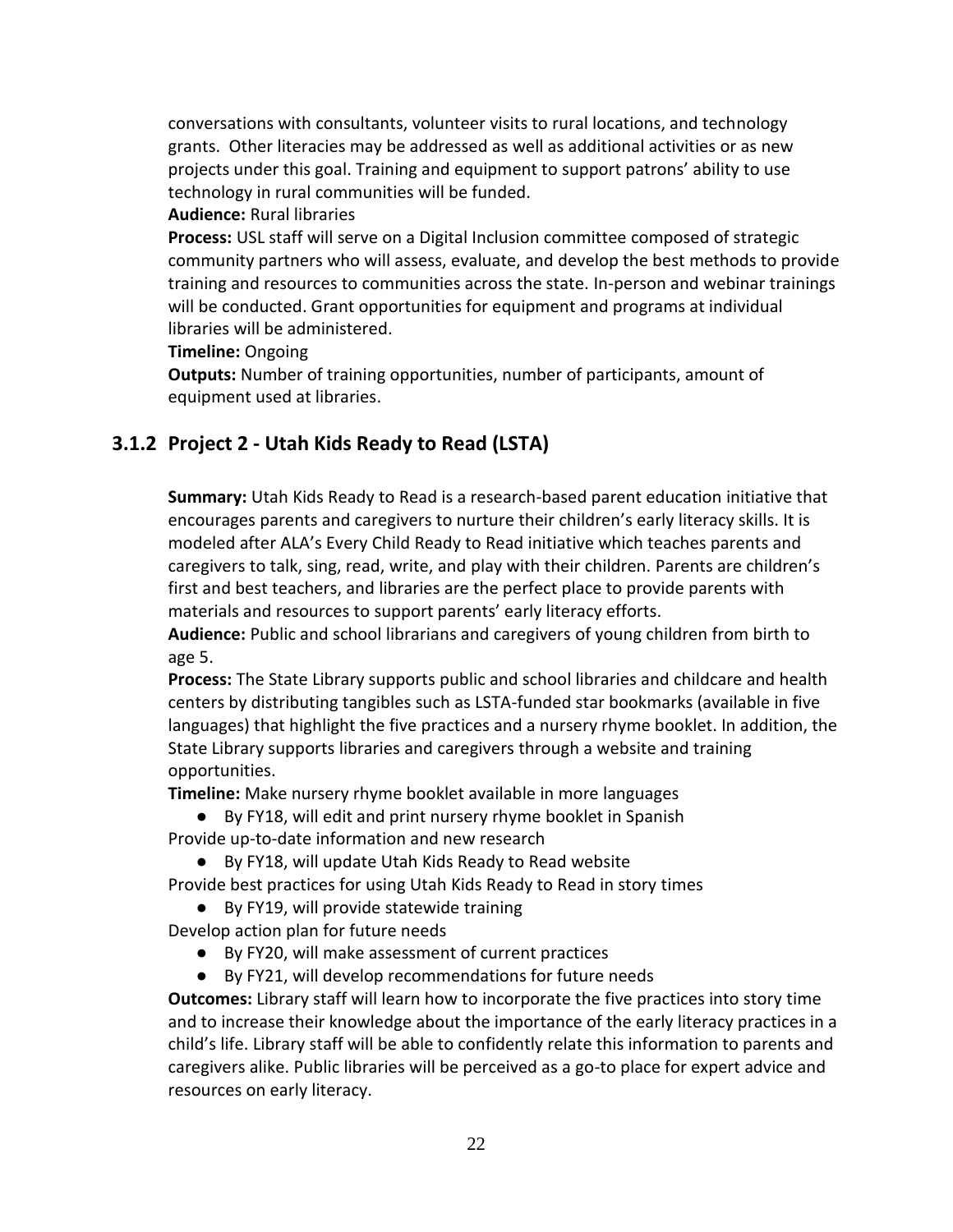## <span id="page-22-0"></span>**3.1.3 Project 3 - 1,000 Books before Kindergarten (LSTA)**

**Summary:** According to the American Academy of Pediatrics, "reading aloud with young children is one of the most effective ways to expose them to enriched language and to encourage specific early literacy skills needed to promote school readiness." Many small and rural libraries lack funding to provide early literacy programs like this one. 1,000 Books before Kindergarten is a self-paced early literacy initiative in public libraries that encourages parents visit the public library on a regular basis, check out books and to read aloud to their preschool children. It provides a fun way for parents and caregivers to read aloud to their preschoolers and to promote early literacy skills.

**Audience:** Small and rural public libraries serving parents and caregivers of young children from birth to age 5.

**Process:** Parents and caregivers receive a reading log or journal to keep track of the titles that are read aloud to their children. Rewards are given when a parent/caregivers read a certain amount of books, i.e., a free book and book bags are often given out at the beginning. The State Library will support small and rural public libraries by providing a reading log or journal and other materials to initiate and sustain the project. Each library determines how it will celebrate completion of the log or journal (reading aloud of 1,000 books).

**Timeline:** Determine plan of action

- By FY18, will identify best practices
- By FY18, will identify small and rural libraries
- By FY19, will provide materials, training and develop evaluation tools for implementation

**Outcomes:** Public libraries will be perceived as a go-to place for expert advice and resources on early literacy. Outcomes will also be based on evaluations given to parents/caregivers.

**Outputs:** Number of participants, increased circulation

## <span id="page-22-1"></span>**3.1.4 Project 4 - Summer Reading (LSTA)**

**Summary:** The summer reading program plays an important role in stopping the summer learning slide and fosters the love of reading by encouraging reading for pleasure.

Libraries across Utah provide summer reading programs for children and adults. They participate by keeping track of their reading and other literacy activities, with some sort of reading log.

**Audience:** Public libraries serving youth from birth onward.

**Process:** Utah State Library provides workshops, manuals and materials based on the Collaborative Summer Library Program (CSLP) to librarians statewide. CSLP is a consortium of states working together to provide high-quality summer reading program materials for children, teens, and adults at the lowest cost possible for their public libraries.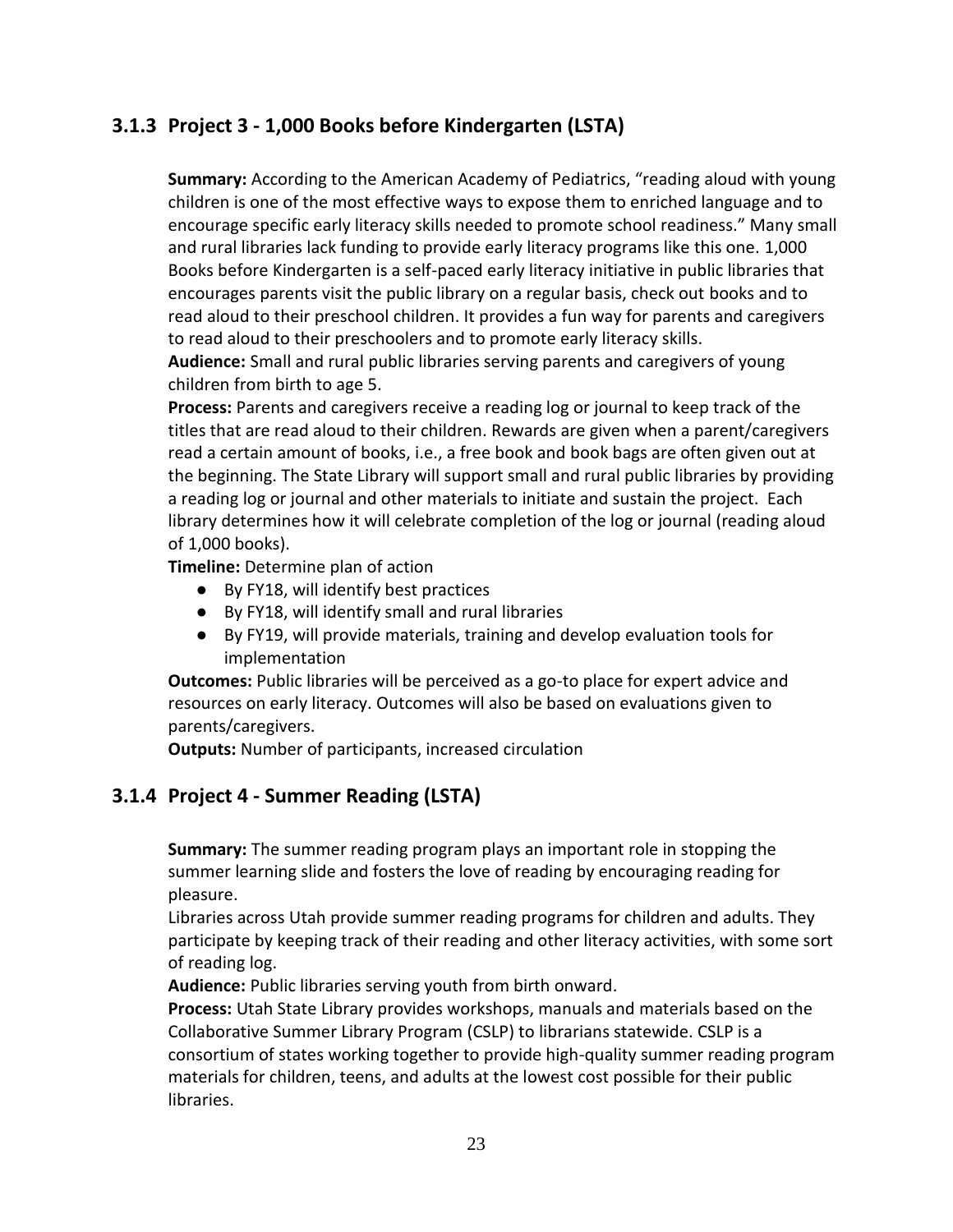**Timeline:** Provide resources and disseminate information

- By FY18, will convene meetings with Summer Reading Advisory committee
- By FY19, will investigate resources for online summer reading participation
- By FY20, will create a performers' database

Foster partnerships

● By FY19, will add one new summer reading partner

**Outcomes:** 80 percent of library staff will agree that they increase their knowledge from summer reading training. 75 percent of parents will agree that the summer reading program impacts their child's reading.

**Outputs:** Number of participants

# <span id="page-23-0"></span>**GOAL 4: CIVIC ENGAGEMENT**

All residents of Utah will expand their involvement in community life as a result of participation in community-based programs sponsored/ conducted by the library.

# <span id="page-23-1"></span>**GOAL 4 OBJECTIVE 1 (4.1): To improve citizens' ability to participate in their communities**

## <span id="page-23-2"></span>**4.1.1 Project 1 - Public Libraries as Community Kitchens (LSTA)**

**Summary**: The Utah State Library Division will provide sub-grants to support (a) book discussions, moderated panel presentations, and interactive lectures that focus on bringing people together to discuss topics of common interest and (b) innovative projects that focus on bringing people together to analyze problems and create solutions. Utah residents need safe and neutral spaces to meet and discuss issues and create content in the academic, public, school and tribal libraries they have. **Audience**: Utah residents (primarily adults and teens).

### **Process**:

- State Library staff will complete a Project Logic Form.
- The State Library will issue a call for Project Proposals.
- A review team will evaluate proposals and make recommendations for funding.

### **Timeline**:

- September 2017: Call for Project Proposals (Application period Sep-Oct)
- November 2017: Sub-grant awards
- November 2017 September 2018: Project Activities
- October 2018: Project Evaluations

### **Outcomes or Outputs**:

- Desired Results Outputs
	- Participating Libraries The total number of libraries (per type, i.e. academic, public, school, and tribal) that participated in the project.
	- Programs, Events & Activities The total number of opportunities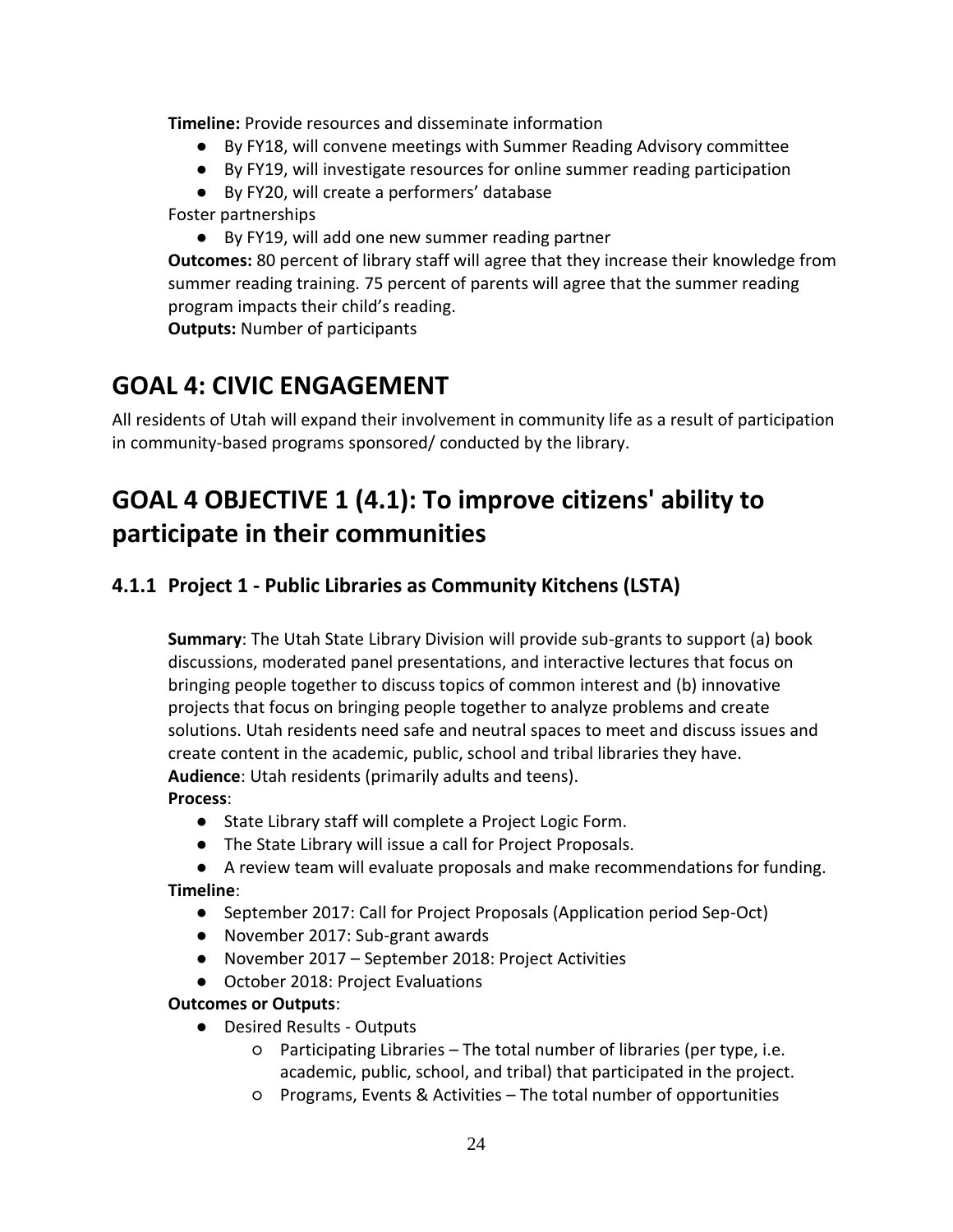(programs, events, or activities) people have to meet with others and discuss common interests.

- People Served The total number of people attending programs, events, or activities where they meet others and discuss common interests.
- Grant Amount Amount of federal LSTA funds spent on the project.
- Local Match Amount of local funds spent on the project.
- Desired Results Outcomes

○ To increase the comfort level (change in behavior) of Utah residents when discussing topics of popular interest in public.

○ To increase the knowledge, skills and abilities of Utah residents to work in a group to analyze problems and create solutions.

## <span id="page-24-0"></span>**4.1.2 Project 2 - Libraries Welcoming New Americans in Utah (LSTA)**

**Summary**: In collaboration with USCIS and First Book, the Utah State Library Division will provide sub-grants to support (a) the creation of "Citizenship Corners," (b) the creation of "Welcoming America Reading Corners" and (c) the planning and implementation of ESOL classes (English for Speakers of Other Languages) and citizenship classes in their communities. Utah is home for many individuals and families born outside of the United States and for whom English is not their native language. Many of these individuals and families need local access to reliable information and competent services to answer their questions related to citizenship and immigration.

**Audience**: Utah residents born outside of the United States and Utah residents for whom English is not their native language (adults, teens, and children).

### **Process**:

- State Library staff will complete a Project Logic Form.
- The State Library will issue a call for Project Proposals.
- A review team will evaluate proposals and make recommendations for funding.

#### **Timeline**:

- July 2017: Call for Project Proposals (Application period Sep-Oct)
- September 2017: Sub-grant awards
- September 2017 May 2018: Project Activities
- June 2018: Project Evaluations

#### **Outcomes or Outputs**:

- Desired Results Outputs
	- Participating Libraries The total number of libraries (per type, i.e. academic, public, school, and tribal) that participated in the project.
	- Citizenship Corners The total number of "Citizenship Corners" established during the project.
	- Citizenship Classes The total number of "Citizenship Classes" conducted during the project.
	- People Served in Citizenship Classes The total number of individuals attending citizenship classes.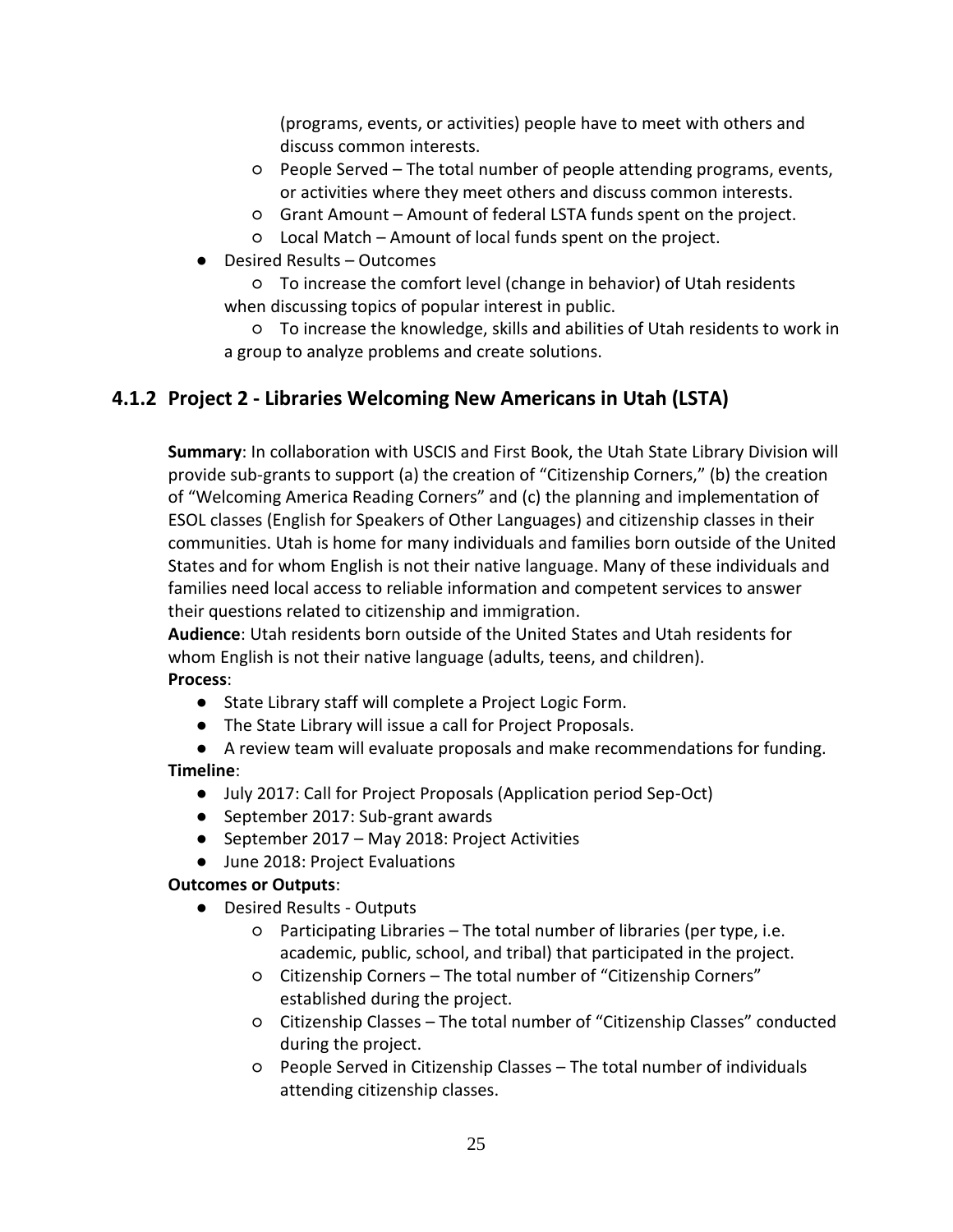- Welcoming America Reading Corners The total number of "Welcoming America Reading Corners" established during the project.
- Welcoming America Reading Corners The total number of items borrowed from the collections in "Welcoming America Reading Corners."
- ESOL Classes The total number of ESOL classes conducted during the project.
- People Served in ESOL Classes The total number of individuals attending ESOL classes.
- Grant Amount Amount of federal LSTA funds spent in the project.
- Local Match Amount of local funds spent in the project.
- Desired Results Outcomes

○ To increase the knowledge of Utah residents born outside of this country about U.S. citizenship and immigration issues.

○ Utah children will feel valued and validated (attitude) when they see their own experiences reflected on the pages of books, and they will develop curiosity and empathy (attitude) when they read about experiences different from their own.

○ To increase the English language proficiency (skills) of Utah residents for whom English is not their native language.

## <span id="page-25-0"></span>**4.1.3 Project 3 - Libraries Celebrate the Diversity of Utah Residents (LSTA)**

**Summary:** USL provides mini-grants to encourage/assist libraries in creating opportunities to honor and highlight the contributions of Utah's diverse community. The Utah State Library Division will provide sub-grants to support the transformational services of libraries who engage in special efforts to honor the vast cultural and linguistic diversity of Utah residents. Utah families come from diverse backgrounds and need opportunities to learn together in ways that honor and embrace the family's home culture and language.

**Audience**: Utah families (adults, teens, and children).

### **Process**:

- State Library staff will complete a Project Logic Form.
- The State Library will issue a call for Project Proposals.
- A review team will evaluate proposals and make recommendations for funding.

### **Timeline**:

- July 2017: Call for Project Proposals (Application period Sep-Oct)
- September 2017: Sub-grant awards
- September 2017 May 2018: Project Activities
- June 2018: Project Evaluations

### **Outcomes or Outputs**:

● Desired Results – Outputs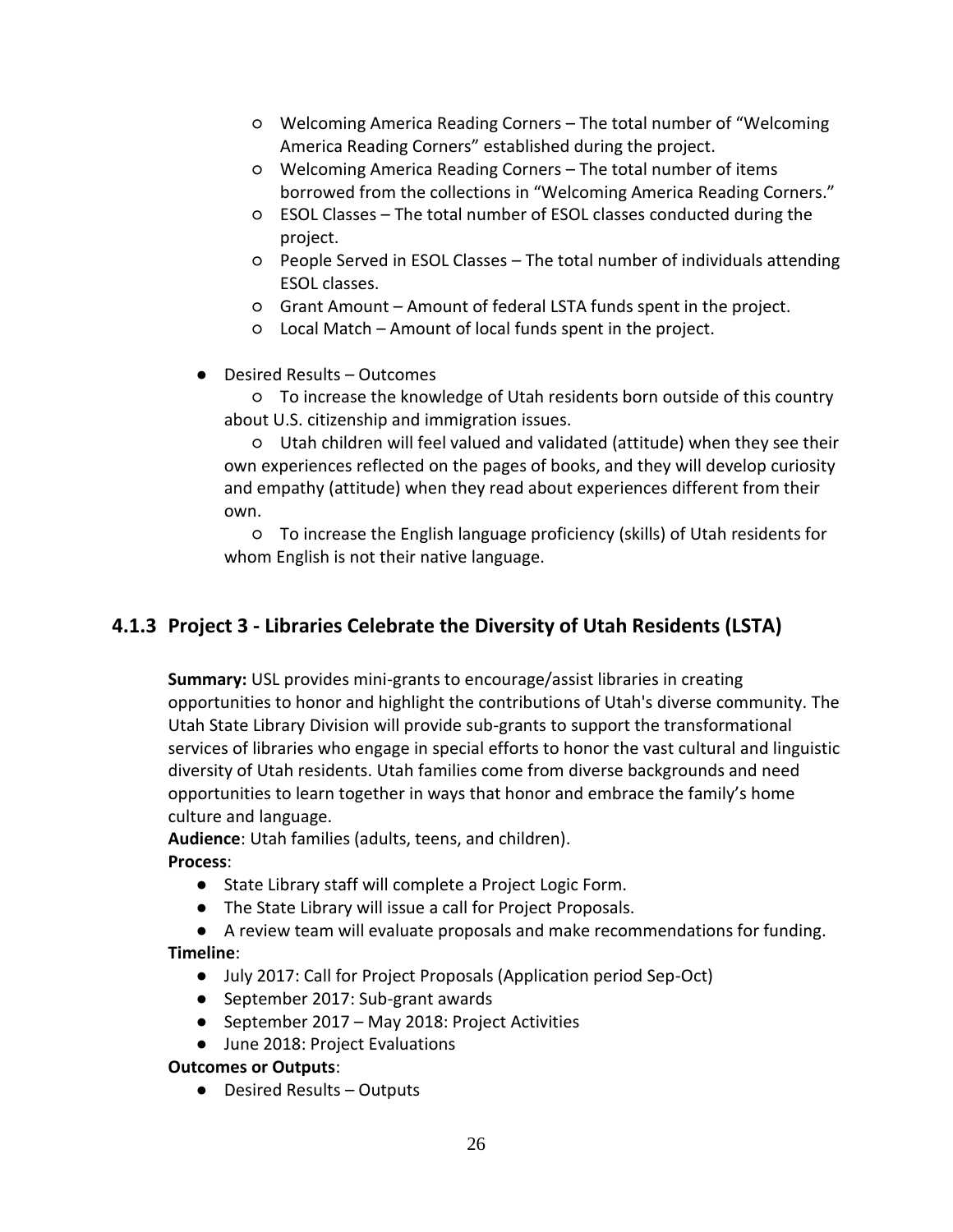- Participating Libraries The total number of libraries (per type, i.e. academic, public, school, and tribal) that participated in the project.
- Partnerships The total number of strategic collaborative partnerships established for the project.
- Programs, Events & Activities The total number of programs, events, or activities held.
- People Served The total number of people who attended the activities and events.
- Grant Amount Amount of federal LSTA funds spent in the project.
- Local Match Amount of local funds spent in the project.
- Desired Results Outcomes
- To increase the knowledge of children, parents, extended family, and caregivers about the culture, heritage, and language diversity of Utah families.
- To increase the knowledge of children, parents, extended family, and caregivers about the role of culture, heritage, and language as powerful tools for strengthening families and communities.
- To increase the opportunities for children, parents, extended family, and caregivers to learn together in ways that honor and embrace the family's home culture and language.
- To increase the skills of librarians to establish collaborative partnerships with schools, libraries, businesses, governmental agencies, or community organizations to provide culturally competent and linguistically appropriate services.

## <span id="page-26-0"></span>**CROSSWALK WITH MEASURING SUCCESS FOCAL AREAS AND INTENTS**

<span id="page-26-1"></span>See APPENDIX A for a crosswalk with the IMLS Measuring Success focal areas and intents.

# **EVALUATION PLAN**

See APPENDIX B for a strategy map framework for the USL projects which serves as a logic model for the evaluation process. The agency will deploy a mixed methods approach in its evaluation work including both process and product oriented evaluation approaches. See APPENDIX C for a set of indicative and representative metrics for each goal area. Project specific outcomes will also be captured as defined in the plan through the annual State Program Report (SPR). The USL sub-grants offer a rich source of outcomes achieved and additional logic models for sub-grant topical areas will articulate specific areas of targeted investment as needed during the 2018-2022 planning period. The strategy map and its associated metrics will be reviewed quarterly. An annual strategy refresh will take place and engage external stakeholders in documenting progress towards the plan and ensuring that efficiencies are achieved; planning is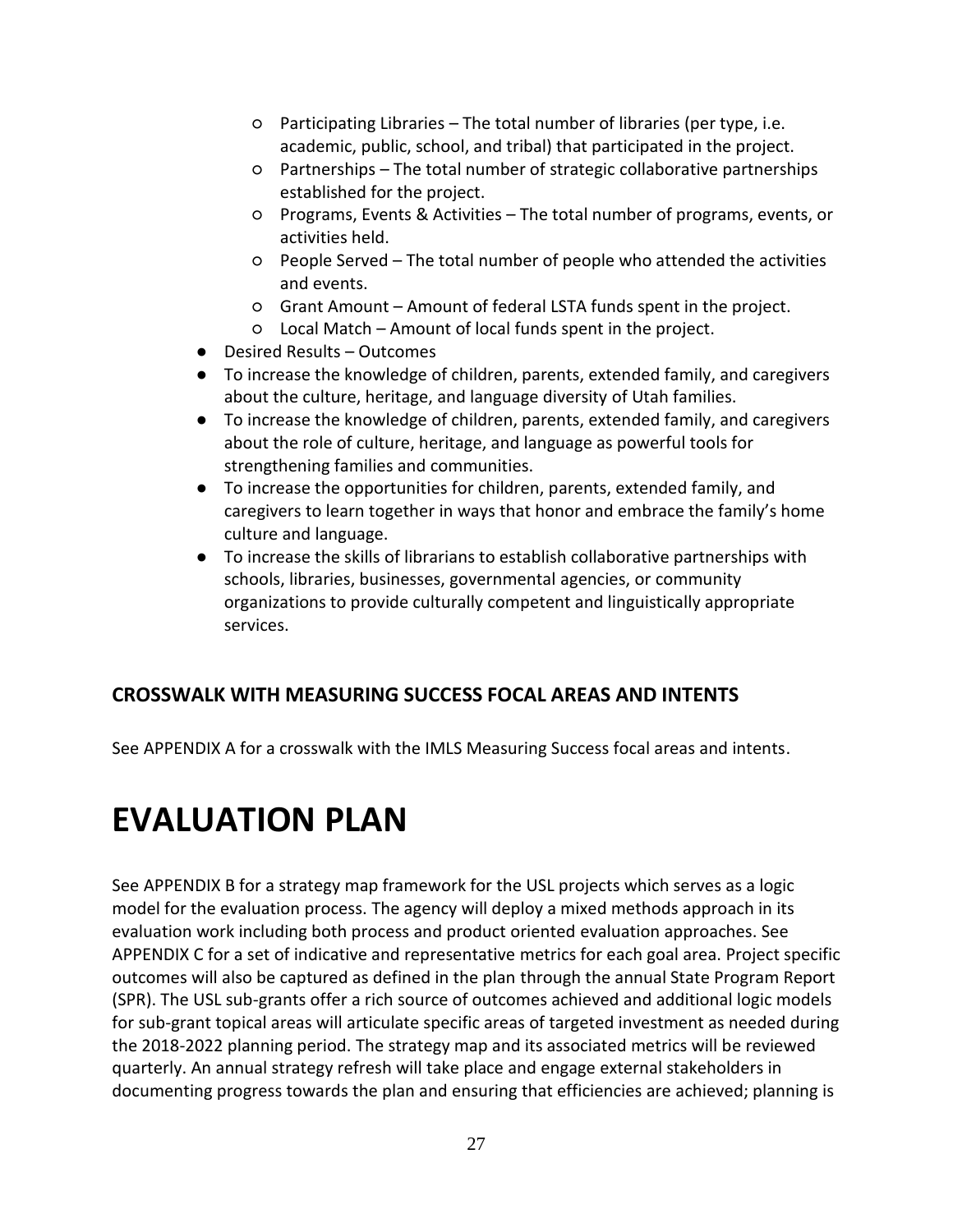<span id="page-27-0"></span>refined further and meets evolving needs.

# **STAKEHOLDER INVOLVEMENT**

Primary stakeholder involvement in the *Library Services and Technology Act Five-Year LSTA Plan for 2018 – 2022* has shaped efforts to renew the strategy of the USL in the recent past. Also, stakeholder involvement was achieved through the extensive evaluation process that took place over a six month period culminating with the submission of the LSTA Evaluation 2013- 2017. Part of the data gathering was forward looking asking stakeholders about future needs USL should plan for in future years. A web-based survey was available to the library community from December 5, 2016, through January 19, 2017 collecting useful feedback. Additional input was received through a series of telephone interviews with a sample of key stakeholders identified by the USL. These interviews were conducted from January 18 through February 9 of 2017.

The USL staff worked through a collaborative facilitated process to refine the mission, goals and projects presented here. A retreat of the staff took place on April 20, 2017. The *Library* **Services and Technology Act Five-Year LSTA Plan for 2018 – 2022 goals were subsequently** refined by staff. The plan was approved by the USL Library Board on June 6, 2017.

# <span id="page-27-1"></span>**COMMUNICATION AND PUBLIC AVAILABILITY**

A summary of the 2018 – 2022 LSTA Plan will be presented through a webcast to the libraries in Utah. The USL will keep the library community "in the loop" regarding progress toward the Plan's goals. Print copies of the full Plan will be available upon request and the Plan will be available online through the USL website. The USL Library Board will receive periodic updates on LSTA-funded activities at their regularly scheduled meetings.

# <span id="page-27-2"></span>**MONITORING**

Utah's implementation of its *Library Services and Technology Act Five-Year LSTA Plan for 2018 – 2022* will be monitored on a continuous basis to ensure compliance with all applicable performance and reporting requirements including, but not limited to requirements for completion of State Program Reports and a five-year evaluation.

Procedures are outlined in 2 CFR 200.327-332

- 2 CFR 200.327 Financial Reporting
- 2 CFR 200.328 Monitoring and Reporting Program Performance
- 2 CFR 200.329 Reporting on Real Property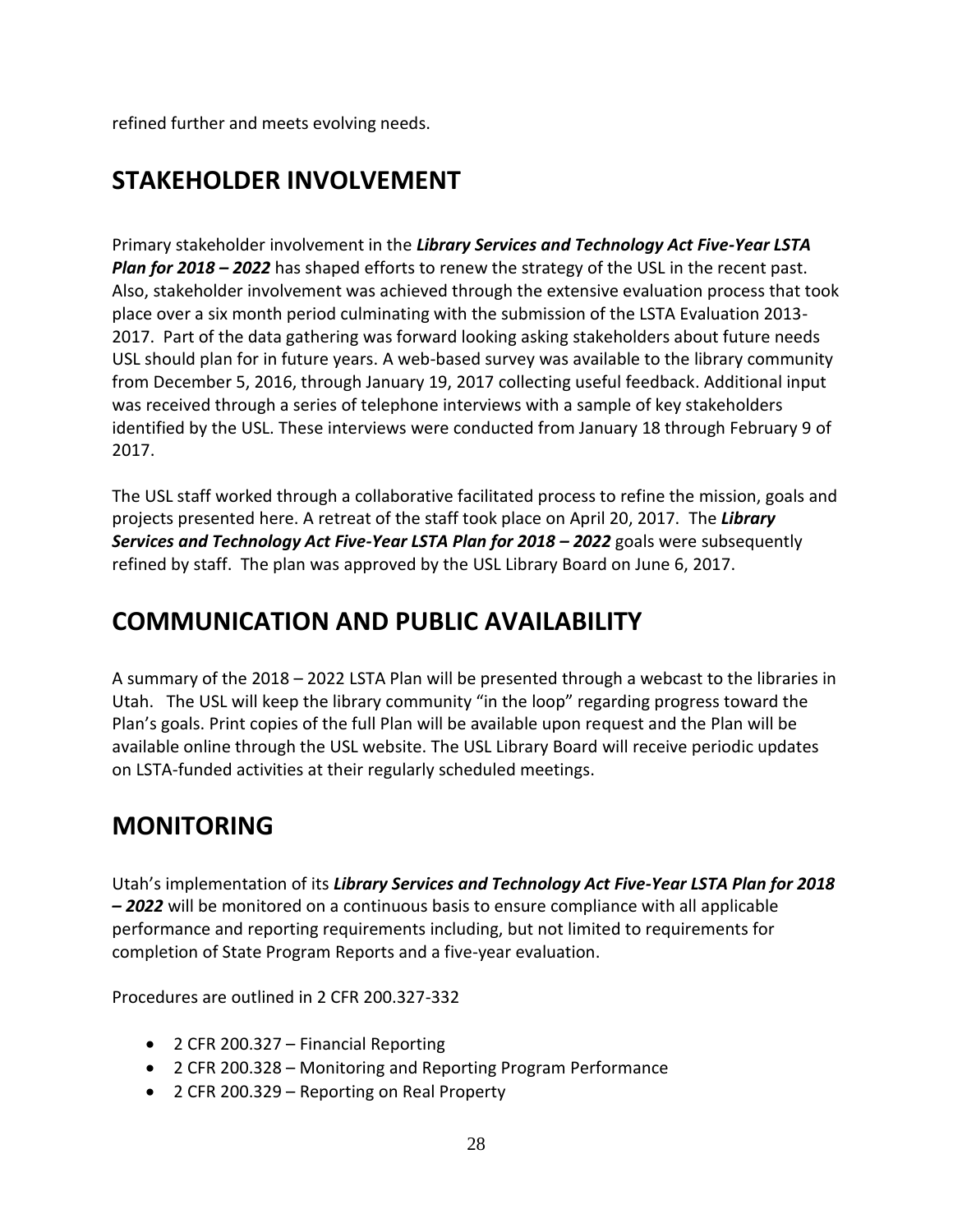- 2 CFR 200.330 Sub-recipient and Contractor Determination
- 2 CFR 200.331 Requirements for Pass-Through Entities
- 2 CFR 200.332 Fixed Amount Sub-awards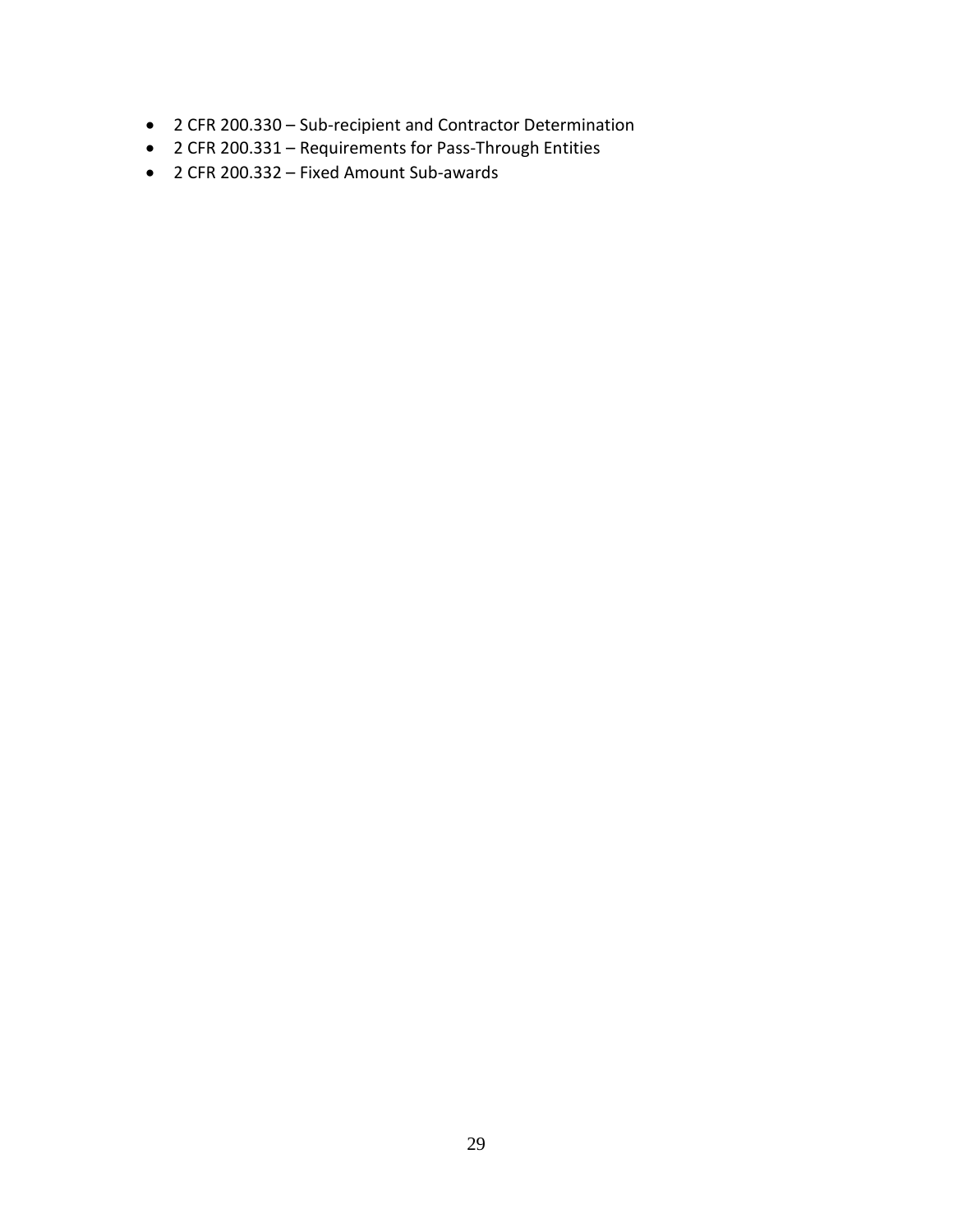# **APPENDIX A: CROSSWALK WITH MEASURING SUCCESS FOCAL AREAS AND INTENTS**

<span id="page-29-0"></span>

| <b>IMLS MEASURING SUCCESS FOCAL AREAS AND INTENTS</b>                                          | USL GOALS AND OBJECTIVES MAPPED                                                                                           |
|------------------------------------------------------------------------------------------------|---------------------------------------------------------------------------------------------------------------------------|
| LIFELONG LEARNING                                                                              | <b>GOAL 3: LIFELONG LEARNING</b>                                                                                          |
| Improve users' formal education                                                                |                                                                                                                           |
| Improve users' general knowledge and skills                                                    | 3.1. To improve users' general knowledge and skills                                                                       |
| <b>INFORMATION ACCESS</b>                                                                      | <b>GOAL 1: INFORMATION ACCESS</b>                                                                                         |
| Improve users' ability to discover information resources                                       | 1.1. To improve users' access to information resources to meet their unique and diverse needs                             |
| Improve users' ability to obtain and/or use information resources                              | 1.2. To improve users' ability to access and use information resources to be successful                                   |
| <b>INSTITUTIONAL CAPACITY</b>                                                                  | <b>GOAL 2: INSTITUTIONAL CAPACITY</b>                                                                                     |
| Improve the library workforce                                                                  | 2.1. To improve the library workforce                                                                                     |
| Improve the library's physical and technological infrastructure                                | 2.2. To improve the library's physical and technological infrastructure                                                   |
| Improve library operations                                                                     | 2.3. To improve library operations                                                                                        |
| <b>ECONOMIC &amp; EMPLOYMENT DEVELOPMENT</b>                                                   |                                                                                                                           |
| Improve users' ability to use resources and apply information for employment support           |                                                                                                                           |
| Improve users' ability to use and apply business resources                                     |                                                                                                                           |
| <b>HUMAN SERVICES</b>                                                                          |                                                                                                                           |
| Improve users' ability to apply information that furthers their personal, family, or household |                                                                                                                           |
| finances                                                                                       |                                                                                                                           |
| Improve users' ability to apply information that furthers their personal or family health and  |                                                                                                                           |
| wellness                                                                                       |                                                                                                                           |
| Improve users' ability to apply information that furthers their parenting and family skills    |                                                                                                                           |
| <b>CIVIC ENGAGEMENT</b>                                                                        | <b>GOAL 4: CIVIC ENGAGEMENT</b>                                                                                           |
| Improve users' ability to participate in their community                                       | 4.1. To improve users' ability to participate in their communities                                                        |
| Improve users' ability to participate in community conversations around topics of concern      | ים המונים המונים המונים המונים המונים המונים המונים המונים המונים המונים המונים המונים המונים המונים המונים המונים המונים |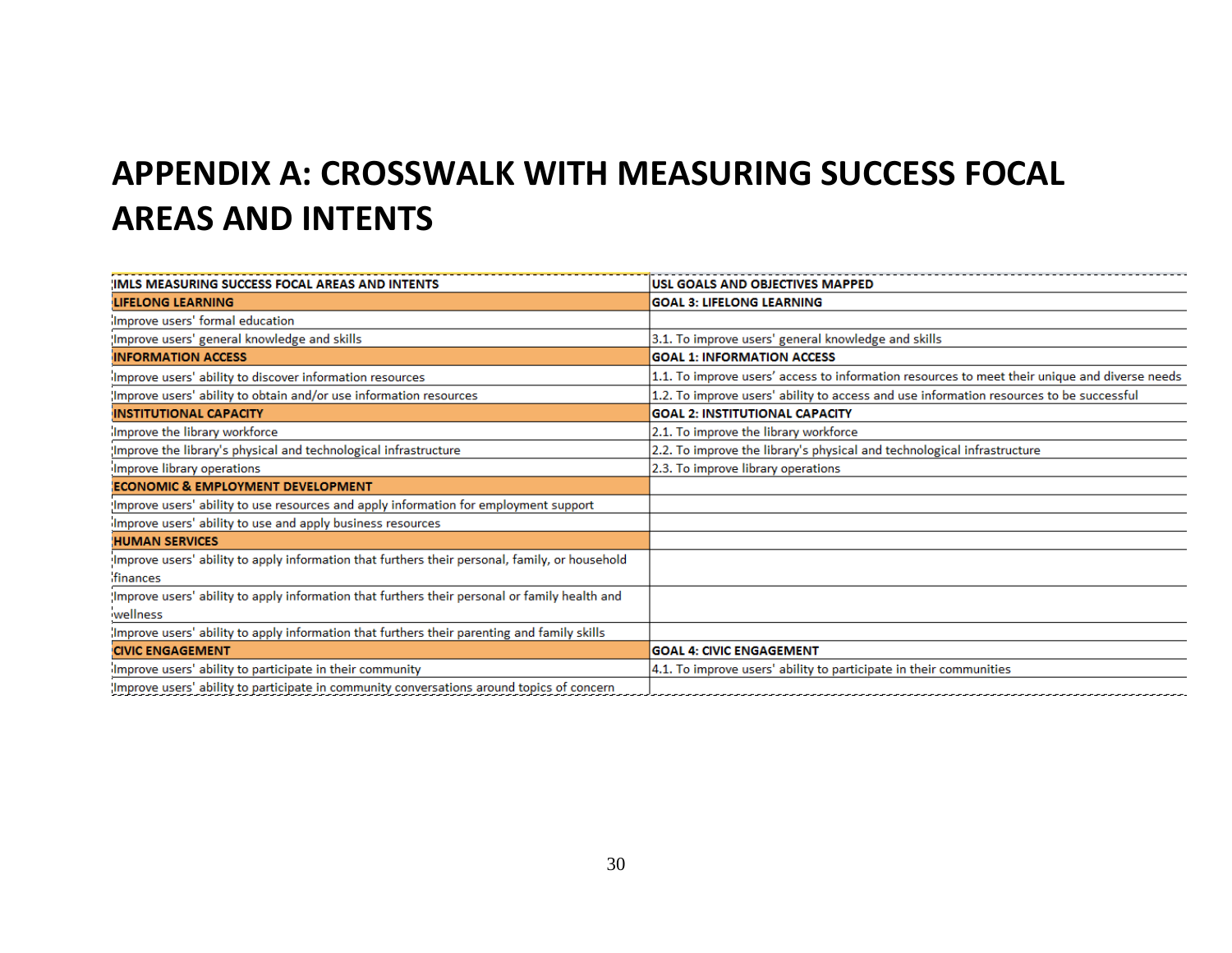# **APPENDIX B: STRATEGY MAP**

# Utah State Library Strategy Map

#### **MISSION**

The Utah State Library develops, leads, and delivers exceptional library services, while optimizing Utah's investment in libraries.

#### **GOAL 3: LIFELONG LEARNING**

<span id="page-30-0"></span>All residents of Utah will have access to library resources that promote literacy, education, and lifelong learning and enhance workforce development, 21st century skills, and digital literacy.

#### **GOAL 4: CIVIC ENGAGEMENT**

All residents of Utah will expand their involvement in community life as a result of participation in community-based programs held through the library.

#### **GOAL 2: INSTITUTIONAL CAPACITY**

All residents of Utah will have convenient access to libraries and library services that are technologically advanced, efficiently operated and staffed by knowledgeable, helpful workers who employ the best professional practices.

#### **GOAL 1: INFORMATION ACCESS**

All residents of Utah will have access to the quality information resources they need to succeed at school, at work, and in their daily lives.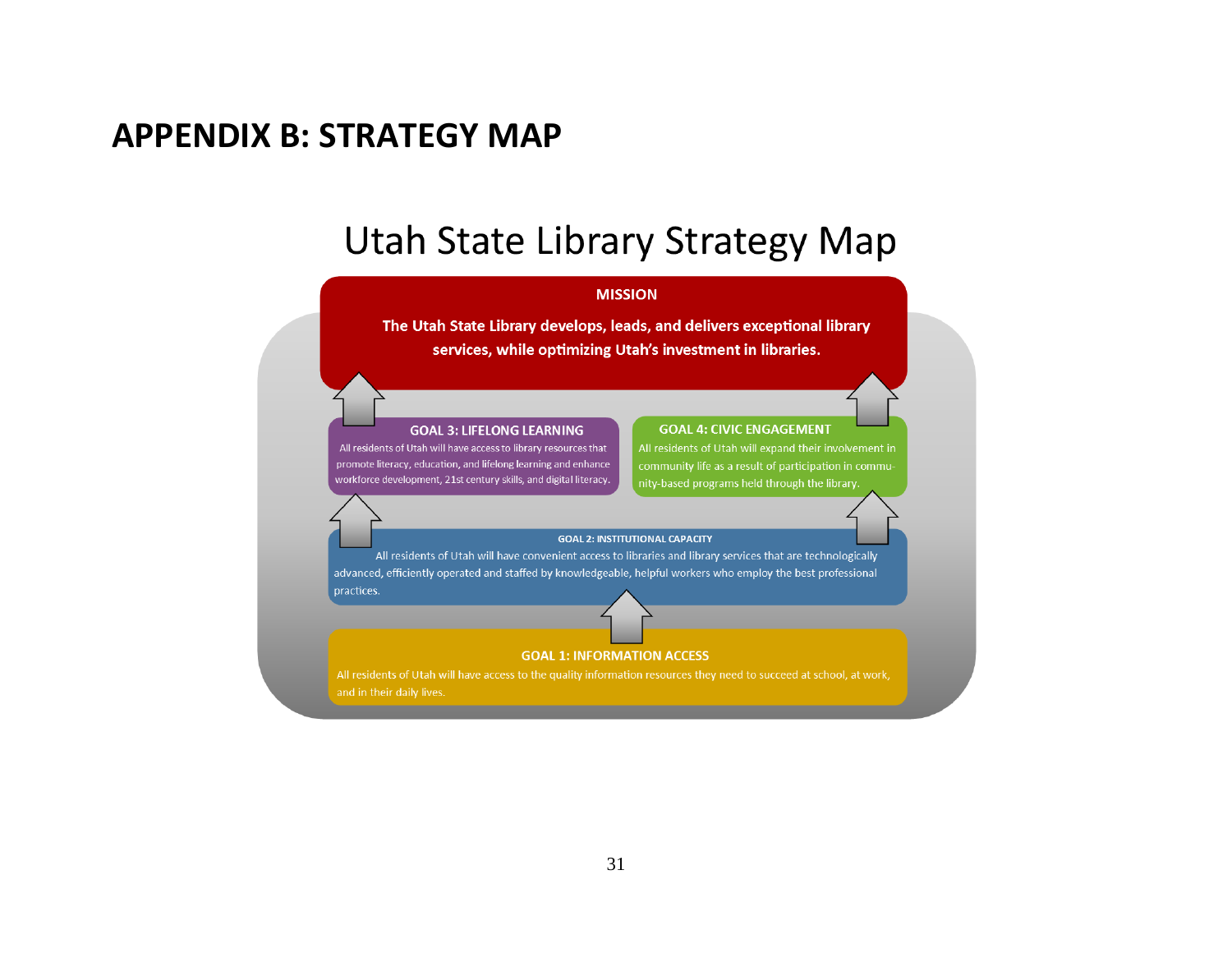# **APPENDIX C: STRATEGY METRICS**

# **Utah State Library Strategy Metrics**

<span id="page-31-0"></span>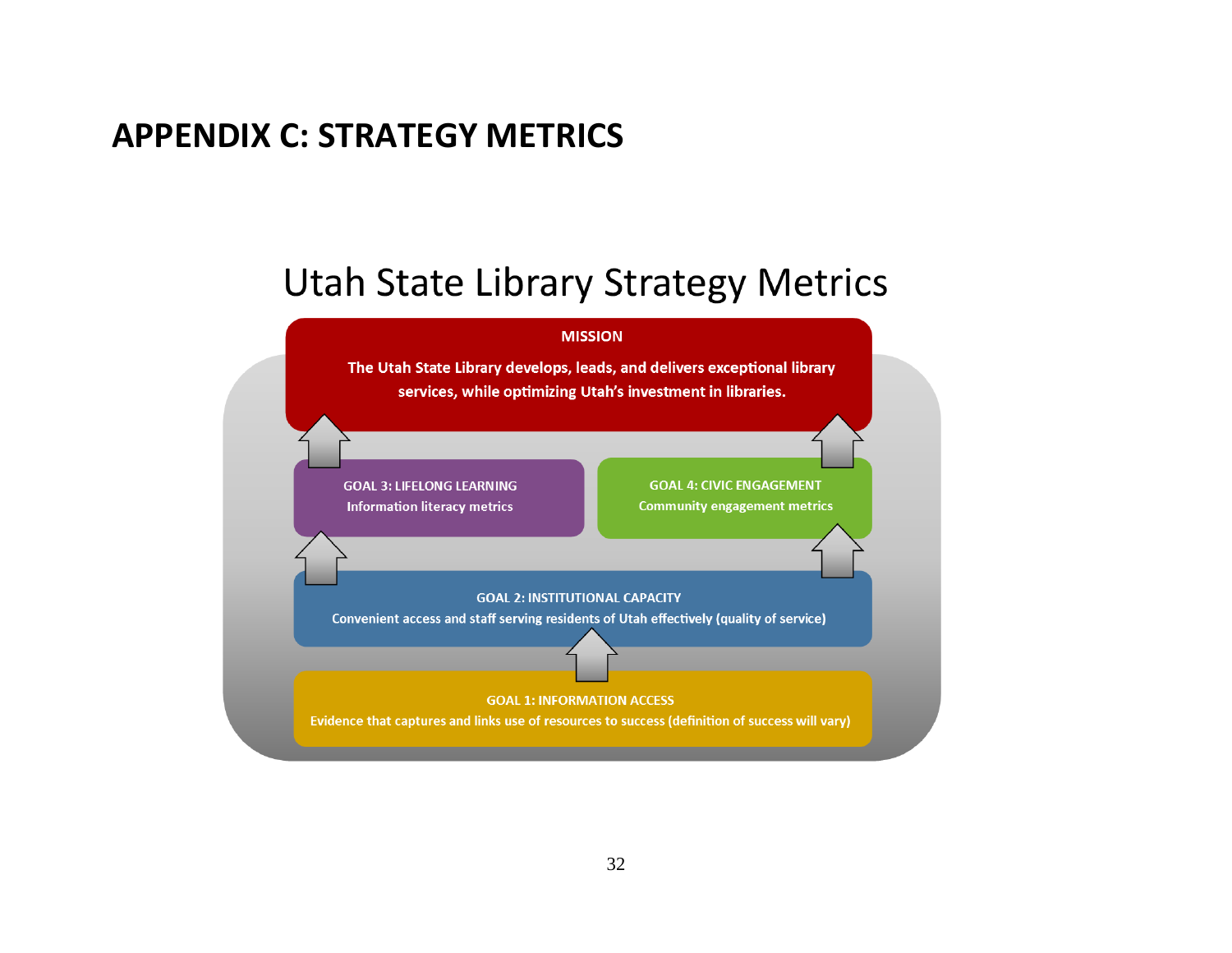#### **APPENDIX D: CHARACTERISTICS OF THE POPULATION – UTAH'S URBAN/RURAL AND UNITED STATES (2015 ESTIMATES)**

<span id="page-32-0"></span>

| <b>U.S.</b><br><b>Characteristics</b><br><b>Utah</b> |              |                    |              |             |
|------------------------------------------------------|--------------|--------------------|--------------|-------------|
| Population                                           | <b>Total</b> | <b>Urban Areas</b> | Rural        |             |
| Total                                                | 2,995,919    | 2,705,389          | 290.530      | 321,418,821 |
| Percent of Population                                |              | 90.3%              | 9.7%         |             |
| Race & Ethnicity                                     | <b>Total</b> | Urban Areas        | Rural        | U.S.        |
| White                                                | 87.2%        | 86.8%              | 90.9%        | 73.1%       |
| <b>Black or African-American</b>                     | 1.2%         | 1.2%               | 0.6%         | 12.7%       |
| Asian                                                | 2.3%         | 2.5%               | 0.8%         | 5.4%        |
| Other                                                | 6.5%         | 7.0%               | 7.7%         | 5.2%        |
| Two or more races                                    | 2.9%         | 3.0%               | 2.2%         | 3.1%        |
| Hispanic (any race)                                  | 13.7%        | 14.5%              | 6.1%         | 17.6%       |
| Age                                                  | <b>Total</b> | <b>Urban Areas</b> | Rural        | <b>U.S.</b> |
| Median Age (years)                                   | 30.6         | 30.3               | 34.8         | 37.8        |
| Under 5                                              | 8.3%         | 8.4%               | 8.1%         | 6.2%        |
| Under 18                                             | 30.4%        | 30.4%              | 30.7%        | 22.9%       |
| 65 and Over                                          | 10.3%        | 9.9%               | 14.0%        | 14.9%       |
| <b>Educational Attainment &amp; Enrollment</b>       | <b>Total</b> | <b>Urban Areas</b> | Rural        | U.S.        |
| High School Graduate or Higher                       | 91.5%        | 91.5%              | 91.8%        | 87.1%       |
| Bachelor's Degree or Higher                          | 31.8%        | 32.6%              | 25.4%        | 30.6%       |
| Adults Enrolled in College/Graduate School           | 10.6%        | 11.0%              | 6.3%         | 8.7%        |
| Language Spoken at Home                              | Total        | <b>Urban Areas</b> | Rural        | U.S.        |
| Other than English                                   | 14.8%        | 15.5%              | 9.1%         | 21.5%       |
| Speaks English less than "very well"                 | 4.8%         | 5.1%               | 2.6%         | 8.6%        |
| Speaks Spanish                                       | 10.2%        | 10.8%              | 4.4%         | 13.3%       |
| Social & Economic                                    | <b>Total</b> | Urban Areas        | <b>Rural</b> | U.S.        |
| Persons with a Disability                            | 9.9%         | 9.7%               | 11.3%        | 12.6%       |
| Median Household Income                              | \$62,912     | \$62,981           | \$62,416     | \$55,755    |
| Persons Below Poverty Level                          | 11.3%        | 11.4%              | 9.8%         | 14.7%       |
| Under 18 in Poverty                                  | 12.9%        | 13.1%              | 10.9%        | 20.7%       |
| <b>Unemployment Rate</b>                             | 4.0%         | 3.9%               | 4.2%         | 6.3%        |

Source: American Community Survey 2015 Estimates.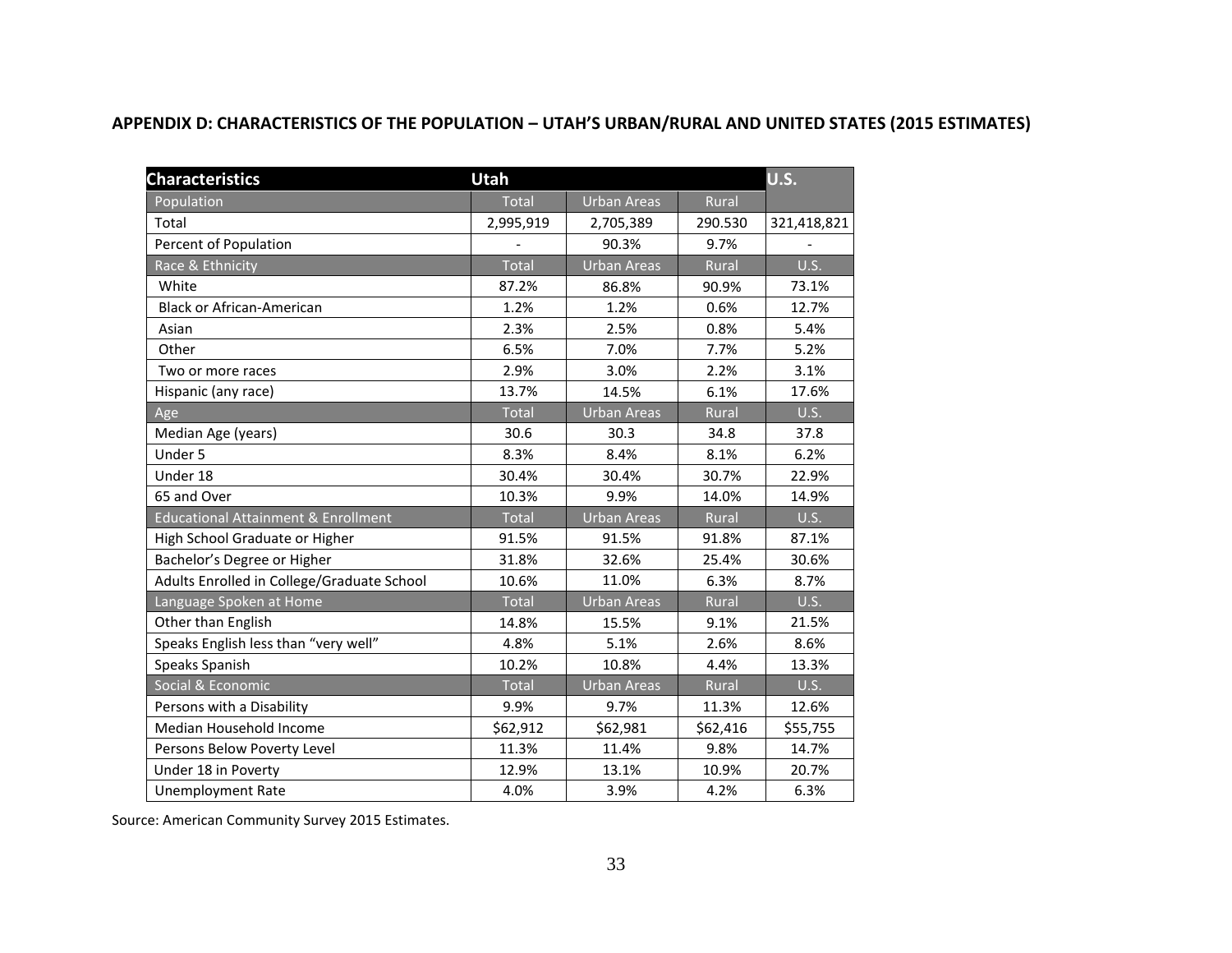**APPENDIX E: Characteristics of the Population in 2010 – Utah's Urban/Rural and United States**

<span id="page-33-0"></span>

| <b>Characteristics</b>                         |              | Utah         |              |             |  |
|------------------------------------------------|--------------|--------------|--------------|-------------|--|
| Population                                     | <b>Total</b> | Urban        | Rural        | U.S.        |  |
|                                                |              | Areas        |              |             |  |
| Total                                          | 2,776,469    | 2,244,233    | 532,236      | 309,349,689 |  |
| Percent of Population                          |              | 80.83%       | 19.17%       |             |  |
| Race & Ethnicity                               | <b>Total</b> | Urban        | <b>Rural</b> | <b>U.S.</b> |  |
|                                                |              | Areas        |              |             |  |
| White                                          | 88.8%        | 88.1%        | 91.9%        | 74.2%       |  |
| <b>Black or African-American</b>               | 1.0%         | 1.2%         | N            | 12.6%       |  |
| Asian                                          | 1.9%         | 2.1%         | 0.9%         | 4.8%        |  |
| Other                                          | 5.8%         | 6.1%         | 4.8%         | 5.8%        |  |
| Two or more races                              | 2.4%         | 2.5%         | 1.7%         | 2.7%        |  |
| Hispanic (any race)                            | 13.0%        | 14.2%        | 7.9%         | 16.4%       |  |
| Age                                            | Total        | Urban        | Rural        | U.S.        |  |
|                                                |              | Areas        |              |             |  |
| Median Age (years)                             | 29.2         | 29.2         | 29.6         | 37.2        |  |
| Under 5                                        | 9.5%         | 9.1%         | 11.3%        | 6.5%        |  |
| Under 18                                       | 31.5%        | 30.5%        | 35.8%        | 24.0%       |  |
| 65 and Over                                    | 9.0%         | 9.0%         | 9.1%         | 13.1%       |  |
| <b>Educational Attainment &amp; Enrollment</b> | <b>Total</b> | Urban        | Rural        | U.S.        |  |
|                                                |              | <b>Areas</b> |              |             |  |
| <b>High School Graduate</b>                    | 90.6%        | 90.2%        | 92.4%        | 85.6%       |  |
| Bachelor's Degree or Higher                    | 29.3%        | 29.4%        | 29.3%        | 28.2%       |  |
| Adults Enrolled in College/Graduate            | 13.2%        | 14.4%        | 7.5%         | 9.9%        |  |
| School                                         |              |              |              |             |  |
| Language Spoken at Home                        | <b>Total</b> | Urban        | Rural        | <b>U.S.</b> |  |
|                                                |              | Areas        |              |             |  |
| Other than English                             | 14.2%        | 15.3%        | 9.7%         | 20.6%       |  |
| Speaks English less than "very well"           | 5.4%         | 6.0%         | 3.0%         | 8.7%        |  |
| Speaks Spanish or Spanish Creole               | 9.5%         | 10.4%        | 5.7%         | 12.8%       |  |
| Social & Economic                              | <b>Total</b> | Urban        | Rural        | U.S.        |  |
|                                                |              | Areas        |              |             |  |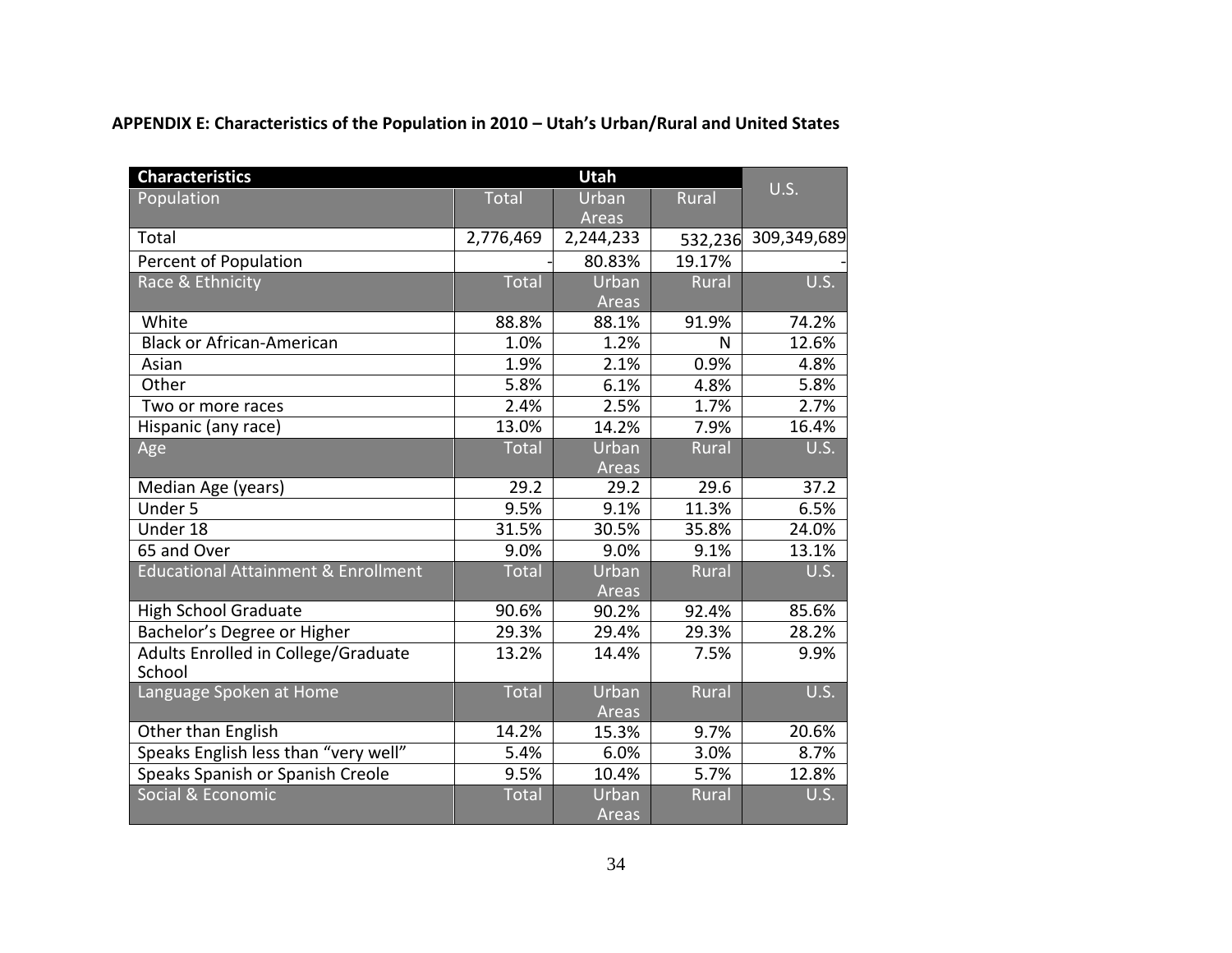| <b>Characteristics</b>      | Utah         |          |              |          |
|-----------------------------|--------------|----------|--------------|----------|
| Population                  | <b>Total</b> | Urban    | <b>Rural</b> | U.S.     |
|                             |              | Areas    |              |          |
| Persons with a Disability   | 8.5%         | 8.5%     | 8.6%         | 11.9%    |
| Median Household Income     | \$54,744     | \$53,649 | \$59,229     | \$50,046 |
| Persons Below Poverty Level | 13.2%        | 13.9%    | 10.0%        | 15.3%    |
| Under 18 in Poverty         | 15.7%        | 16.4%    | 13.2%        | 21.6%    |
| <b>Unemployment Rate</b>    | 9.3%         | 9.7%     | 7.7%         | 10.8%    |

Source: American Community Survey 2010 Estimates.

N = Not computed due to sample size.